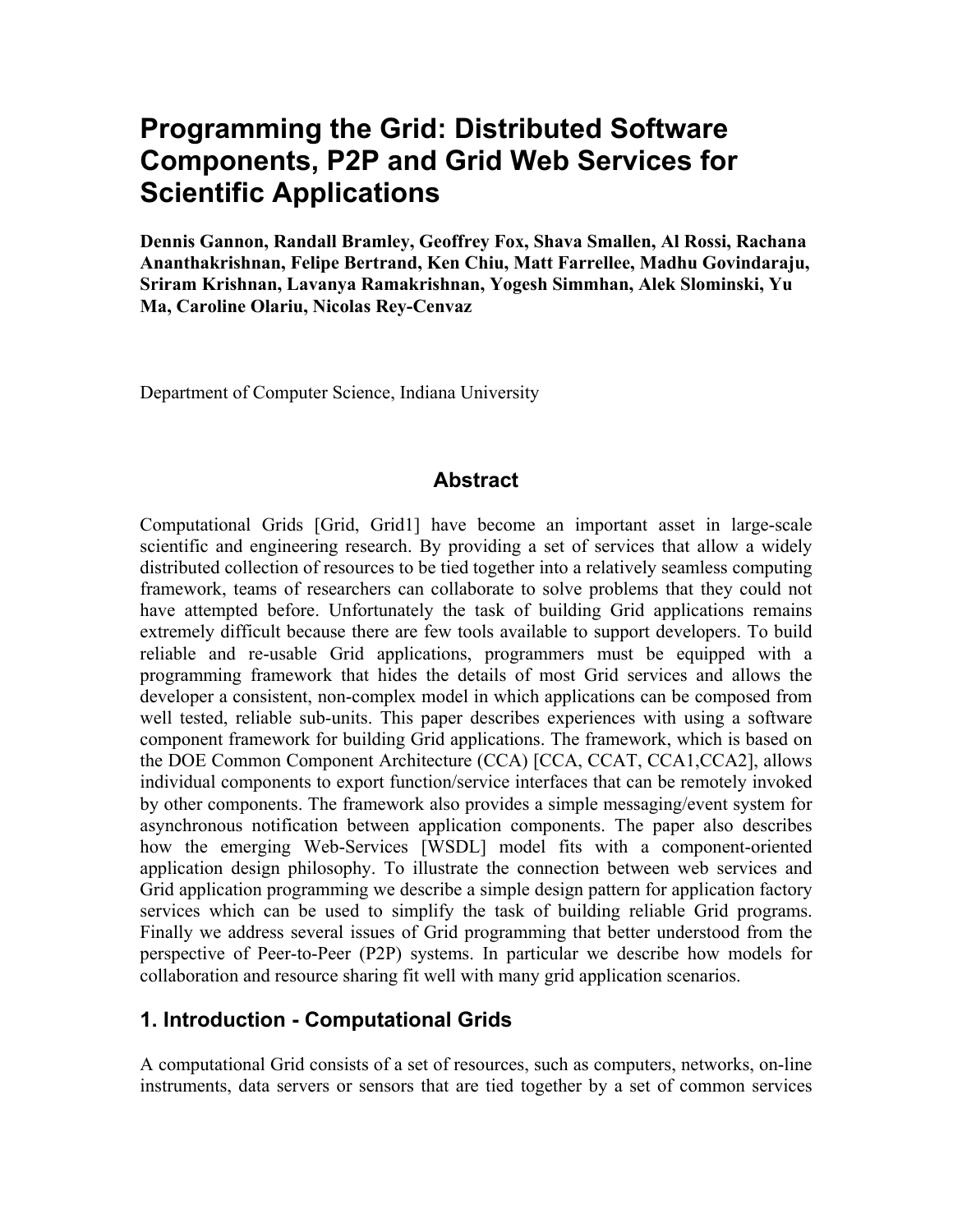which allow the users of the resources to view the collection as a seamless computing/information environment. The standard Grid services include

- security services which support user authentication, authorization and privacy
- information services, which allow users to see what resources (machines, software, other services) are available for use,
- job submission services, which allow a user to submit a job to any compute resource that the user is authorized to use,
- co-scheduling services, which allow multiple resources to be scheduled concurrently,
- user support services, which provide users access to "trouble ticket" systems that span the resources of an entire grid.

Many more Grid services are described in [ipg]. Some Grid middleware systems [legion, Grid2] also support global namespaces for files and other objects. Others [globus] provide access to metadata catalogs and storage resource brokers [srb]. Large Grid efforts like Griphyn [griphyn] and the European Data Grid and the Particle Physics Data Grid [edg,ppdg] seek to build wide area data management systems that allow file caching across the network to provide higher throughput access to many users.

Unfortunately, building applications that run reliably and efficiently on these "Grid Platforms" is often a difficult task. The reasons for this are numerous. Often these applications consist of a heterogeneous collection of sub-applications that are stitched together to form one large distributed application. The difficulty lies in making all the pieces work together in a consistent and predictable manner. In many cases, the reliability of these assemblages is the source of the problem. For example if one of the subcomputations is itself a parallel program running on parallel computing platform and scheduled by a conventional batch system, how should it synchronize and communicate with the other parts of the application? Often the problems encountered involve complex interactions between various grid services, schedulers, security systems and network requirements. In many cases the source of difficulty lies in application designs that are overly complex and not well supported by any Grid programming tools. Our experience in building complex Grid applications has led to three conclusions. First, it is important to distinguish between Grid developers and users and to provide the appropriate tools to each group. Second, in the case of Grid developers, a software component model that incorporates a wide-area, publish-subscribe messaging system, can provide a powerful mechanism for building Grid applications. With these tools, complex distributed applications can have their workflow scripted and legacy application component can be wrapped and controlled. Third, our experiences also have revealed weaknesses in current Grid programming methodology, which we believe can be addressed by adapting Web services and P2P concepts to the Grid.

## *1.1 Science Grid Portals*

We argue that there are three types of Grid application developers and users. The most numerous group are end users who program pre-packaged grid applications by using a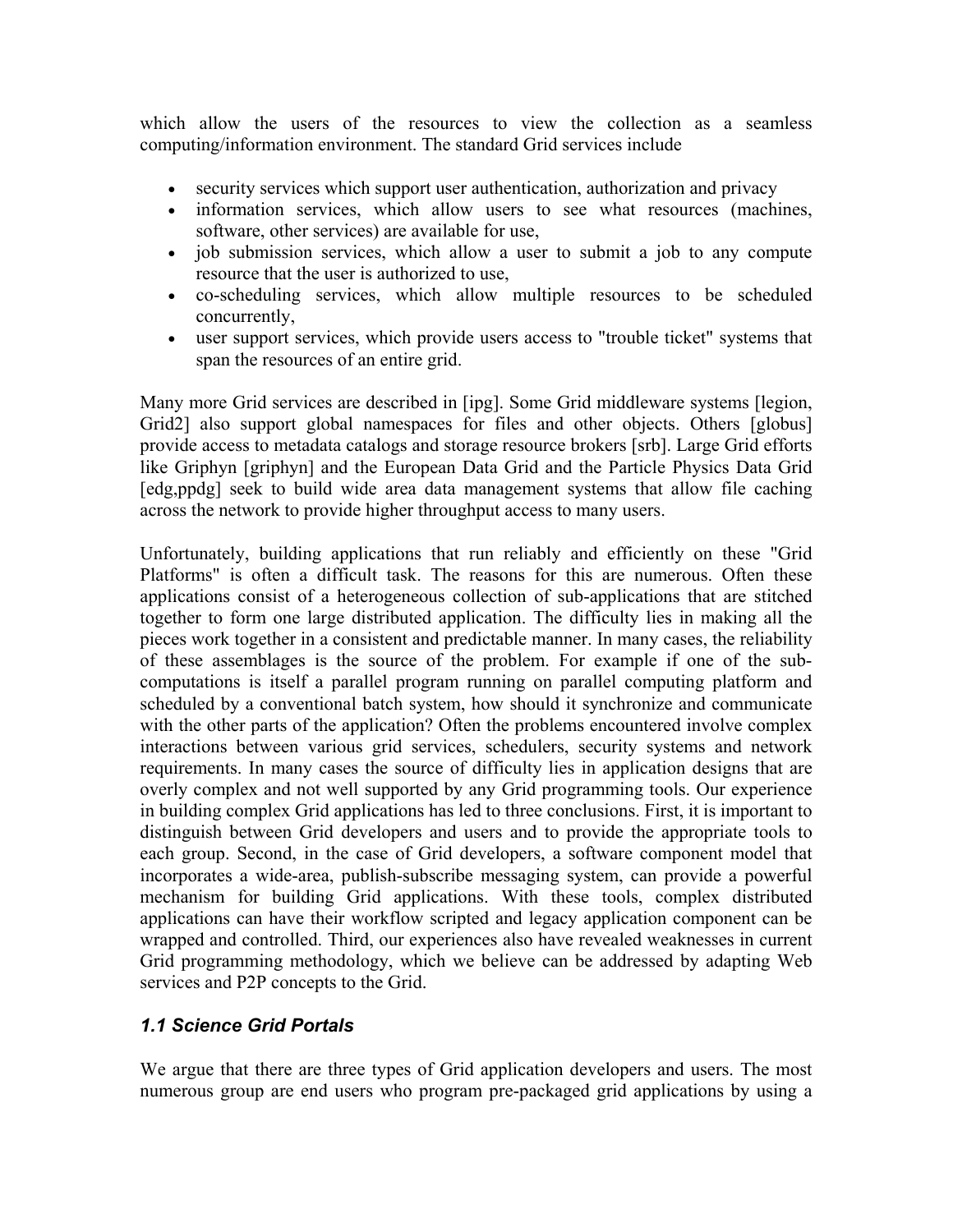simple graphical or Web interface to supply application specific parameters and simple execution configuration data. In an ideal world this group of people need know little about actual Grid protocols or services. The second group of Grid programmers are those that know how to build a Grid application by composing them from existing application "components" and Grid services. The third group consists of the researchers that build the individual components of a distributed application, such as simulation programs or data analysis modules that make up the basic sub-computations of a wide-area Grid application. Often, this group has little or no experience with building distributed applications. While some users have skills that span all three categories, Grid application development systems should allow programmers to work in one without becoming expert in the others. It is our experience that the first group of users is best served by "Grid Portals", which are web servers that allow the user to configure or run a class of applications. The server is then given the task of authenticating the user with the Grid and invoking the needed grid services required to launch the user's application. Grid portals in current use include the XCAT Science Portal [XCAT], Gateway [webflow,gateway, foxport], Mississippi Computational Web Portal [miss], Discover [Rutgers], NPACI Grid Port [hotpage], Nimrod-G [nimrod], NASA IPG Launchpad [ipglp], Cactus [cactus] and many others. The basic architecture of a Grid Application Portal is illustrated in Figure 1 below. While no two portal designs are the same, they all share characteristics of this model.



Figure 1. Grid Portal Architecture. 1. The User makes a secure connection from the web browser to the portal server. 2. The portal server then obtains a certificate from a proxy certificate server and uses that to authenticate the user with the Grid. 3. When the user completes defining the parameters of the computation the portal web server launches an *application manager*, which is a process that controls and monitors the actual execution of the grid computation. The web server delegates the users proxy credential to the application manager, so that the application manger may act on the users behalf. 4. In some systems, the application manager publishes an event/message stream to a persistent event channelarchive. This event stream describes the state of the Grid application execution and can be monitored by the user through the browser.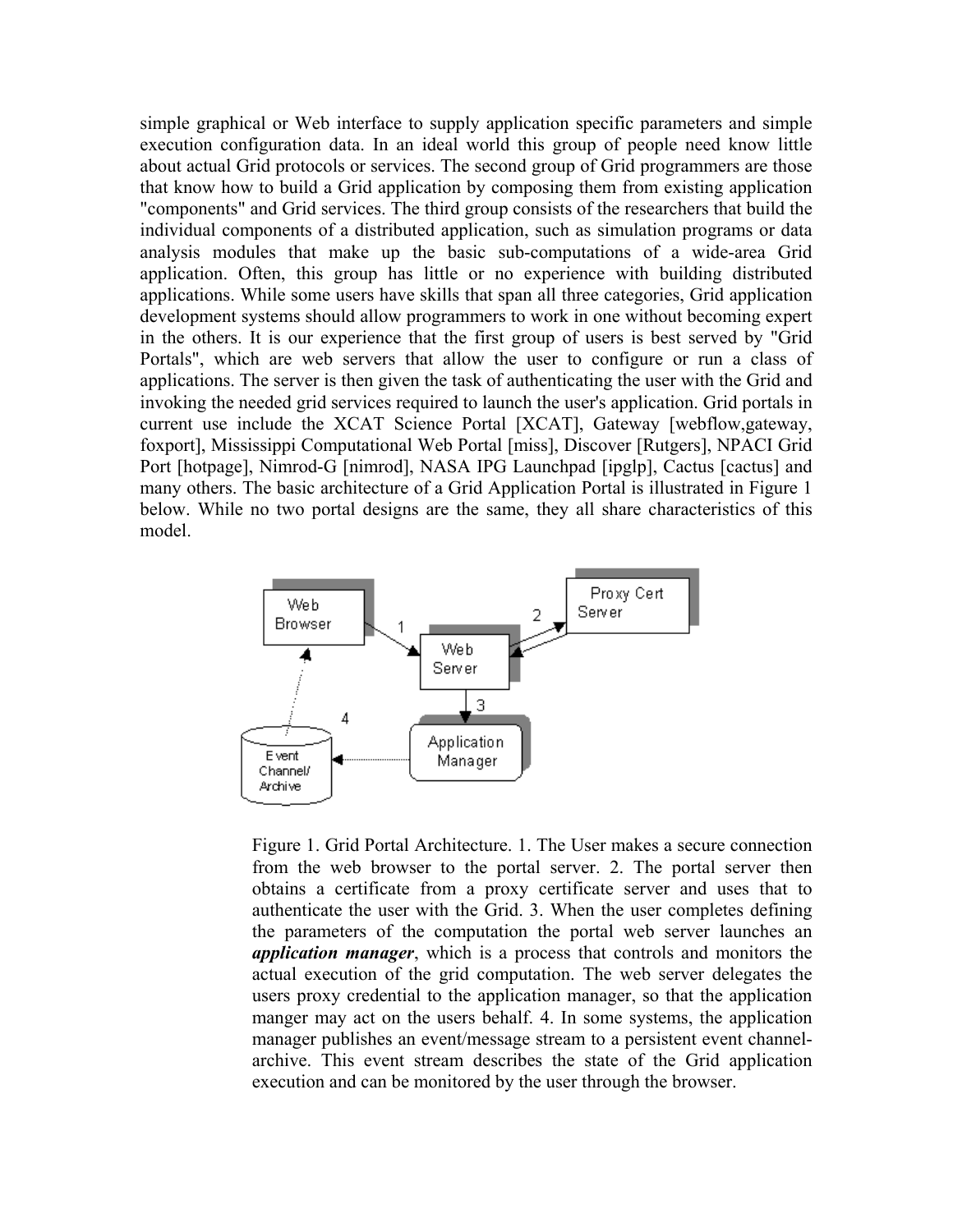In some cases the application manager is just the remote grid application itself. However, in many other cases it is a "wrapper" around a legacy application. In the case of applications that involve concurrent computations on multiple resources, the application manager is an agent that is responsible for launching and coordinating these remote computations. Often the application manager is simply a script, which drives the workflow of a complex set of tasks that the Grid application must accomplish.

The design of the application manager script/workflow for a particular Grid application and its web interface is the task of our second level of Grid programmers. It is this level of Grid programming that this paper primarily addresses.

In the paragraphs that follow we shall describe how a software component architecture can be used in the task of building distributed Grid applications. We will then argue that this is just a special case of a more general web services framework for Grid systems. In the last section of this paper we will discuss the ways in which Peer to Peer concepts can provide additional, important support to building Grid applications for groups of collaborating users.

# **2. Software Component Models**

Software component technology is not new. It is now a standard part of many software design practices. Microsoft COM and much of .NET [net] is based on component concepts. Enterprise Java Beans [ejb] is another very important technology for building the business end of large-scale, e-commerce applications.

The basic concepts behind a software component architecture are not difficult to understand. A software component model is a system for assembling applications from smaller units called components. The system defines a set of rules that specify the precise execution environment provided to each component and the rules of behavior and special design features that components must have in order to be considered true "components". A component is then nothing more than an object (or collection of objects) that obey the rules of the component architecture. A component framework is the software environment that provides the mechanisms to instantiate components, compose them, and use them to build applications. The execution environment the component architecture provides a component instance is often called the component's "container."

## *2.1 CCA Concepts*

The DOE Common Component Architecture (CCA) [CCA, CCA1, CCA2, CCAT] is one such component architecture designed for use in large scale scientific and engineering applications. It is the work of two US universities (Indiana and Utah) and five US national laboratories (Sandia, Livermore, Argonne, Oak Ridge, Los Alamos). The basic ideas are drawn from early versions of the OMG Common Component Model (CCM) [ccm]. CCA components are characterized by their external interfaces, called *ports*, which each take one of two different forms.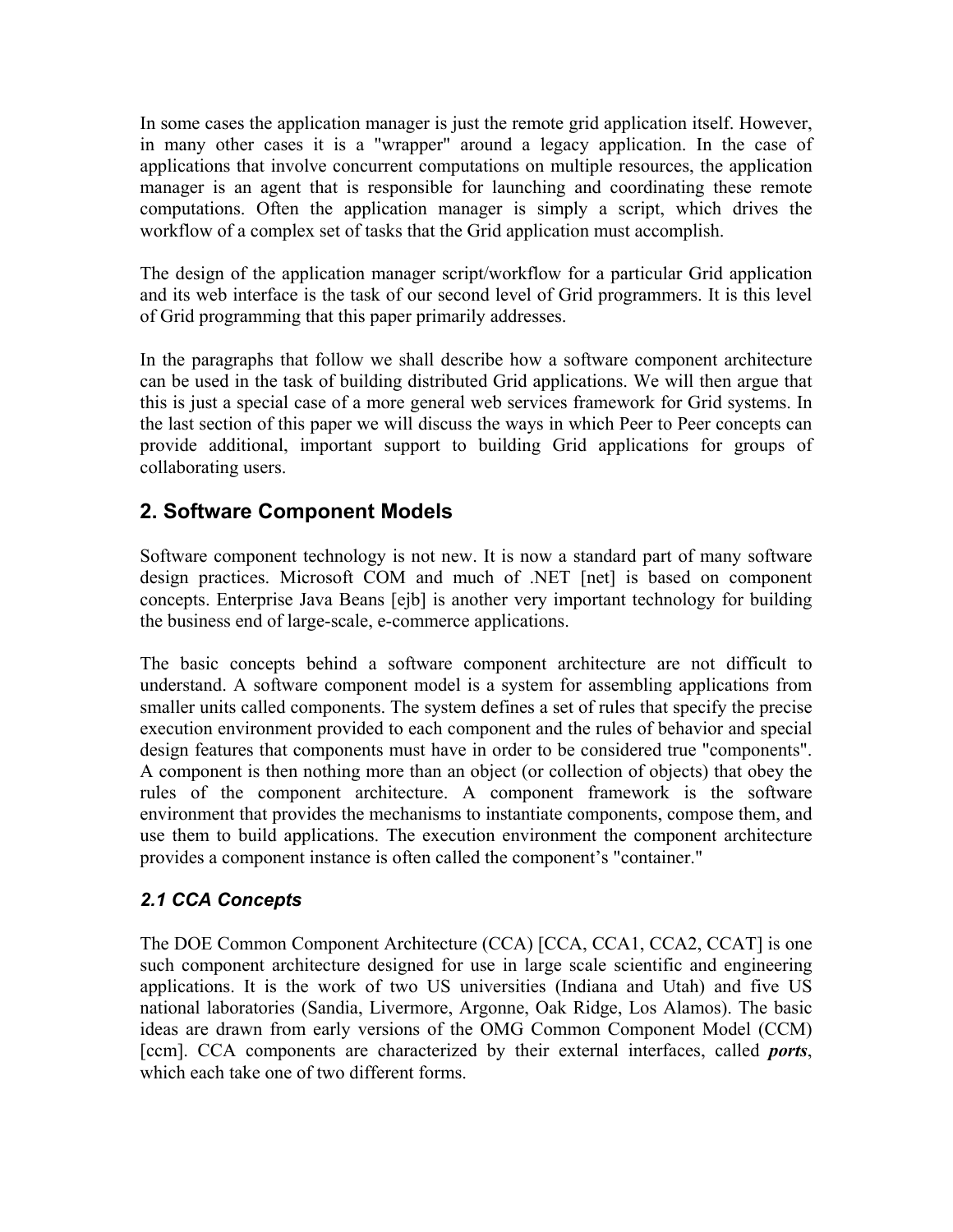- *Provides Ports* are component access points that provide an interface of functions that the component will evaluate on behalf of its client. A provides port can be thought of as a "service" provided by the component. A component may have zero or more provides ports.
- *Uses Ports* are component features that represent a reference to an external object from within the component. It can be thought of as a call-site within a component where it may *use* a service *provided* by some other component. A component may have zero or more uses ports.

The key architectural idea behind CCA is that if component A has a "uses" port of interface type T that means it may require a service of type T provided by another component B. More specifically, at some point in the execution of component A, it will invoke a method in the interface T that is supplied by some provider. CCA provides a mechanism to connect uses ports of one component to provides ports of another as shown in Figure 2.



Figure 2. Connecting a uses port named "x" of type T of component A to a provides port named "y" of type T on component B means that the uses port object identified by name "x" has become a remote reference in A for invoking methods on interface "y" of B.

The connection between components can be made at runtime and the components need not reside on the same host. Ports themselves are dynamic entities: A component can create a new provides or uses port at any time or it can remove an existing port.

In the XCAT implementation [xcat] of CCA, components are described by an XML document which contains information about where a component is installed, how an instance can be created, the port names, and links to another XML file that defines their type. In XCAT components can be instantiated and their ports connected together from a Java, C++ or Jython (Python in Java) [python] program. For example, in Jython, given the XML document describing a component and the name of a host on which it has been deployed, it can be instantiated as follows

```
instanceA = cca.createComponent("XML_description_of_component") 
cca.setMachineName(instanceA, "modi4.ncsa.uiuc.edu") 
cca.setCreationMechanism(instanceA, "gram") 
cca.ccaCreateInstance(instanceA)
```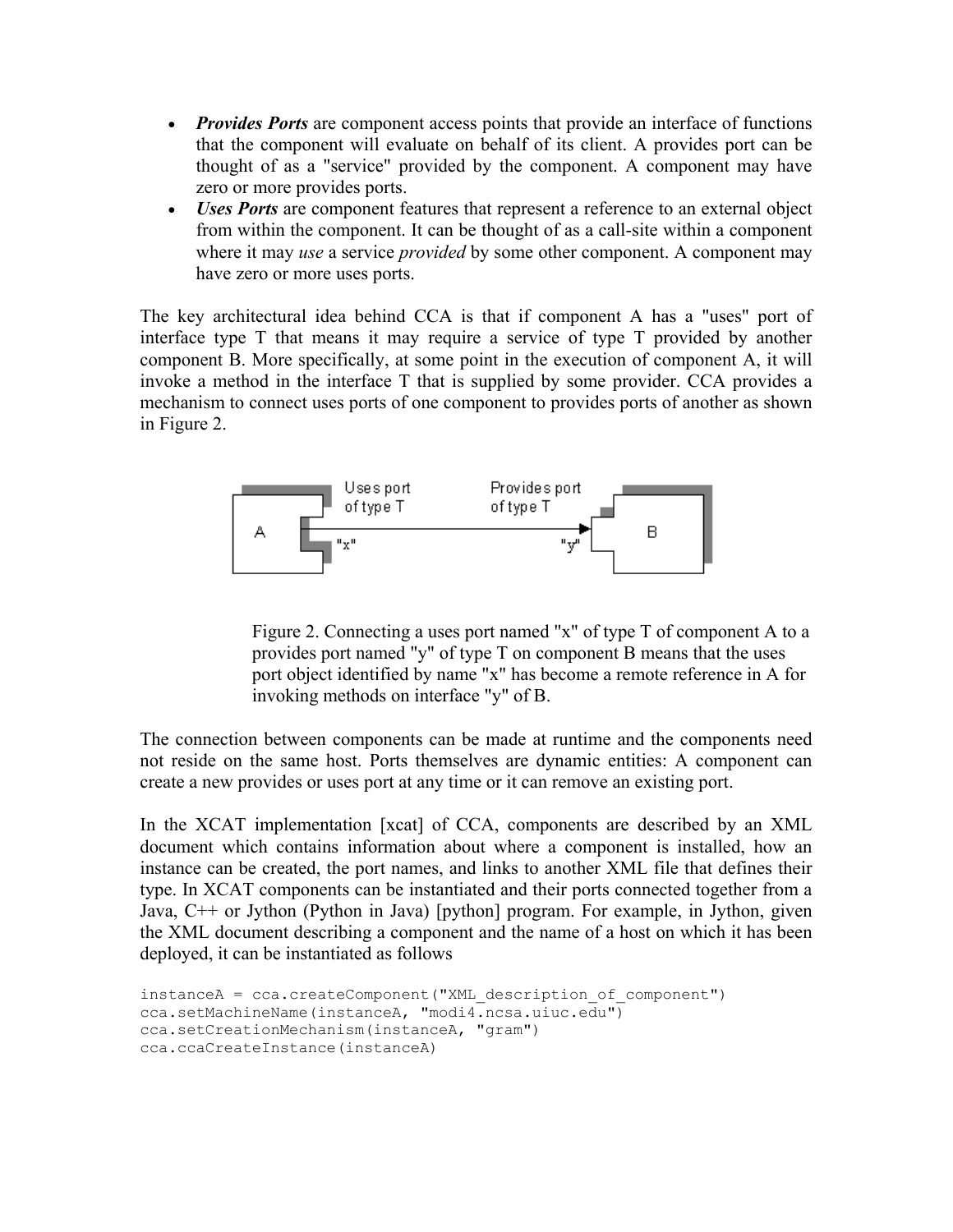In this example, it is assumed that the XML description file provides the instructions for how an instance of the component can be created on the host "modi4" using the Globus "gram" protocol. When the createInstance method completes the instanceA object is a proxy for the remotely executing instance of the component. Given two remote instances of components we can connect a uses port on one to an identically typed provides port on the other with the call

cca.connectPort(instanceA, "usesportname", instanceB, "provportname")

In XCAT the communication protocol used to implement the remote procedure call between a uses port method invocation and the connected provides port remote objects currently is based on XSOAP [xsoap], a Java and  $C++$  implementation of the simple XML over HTTP protocol SOAP [soap] (see also [globwrap].

To illustrate how XCAT is used in Grid applications, we describe the "Application Manager" (AM) component which launches and manages a single application code, or scripts the workflow of a set of applications. The AM is just a componentized version of the Jython script interpreter running inside a simple CCA component. The way this component is used is very simple. A Jython script is written to manage the workflow of the Grid application. The portal web server launches or authenticates itself with a running instance of an AM and then downloads the application script into it. If this application manager script needs to be connected to another component the appropriate port class is loaded into the AM. Once this is done, the AM can be started and stopped by invoking methods on its control port. The loaded script is then capable of staging files, running applications or communicating with other components as needed. AM's allow legacy or non-source code applications to be used within a distributed CCA framework, by separating the necessary Grid communications and framework-specified behavior from the application [xcat]

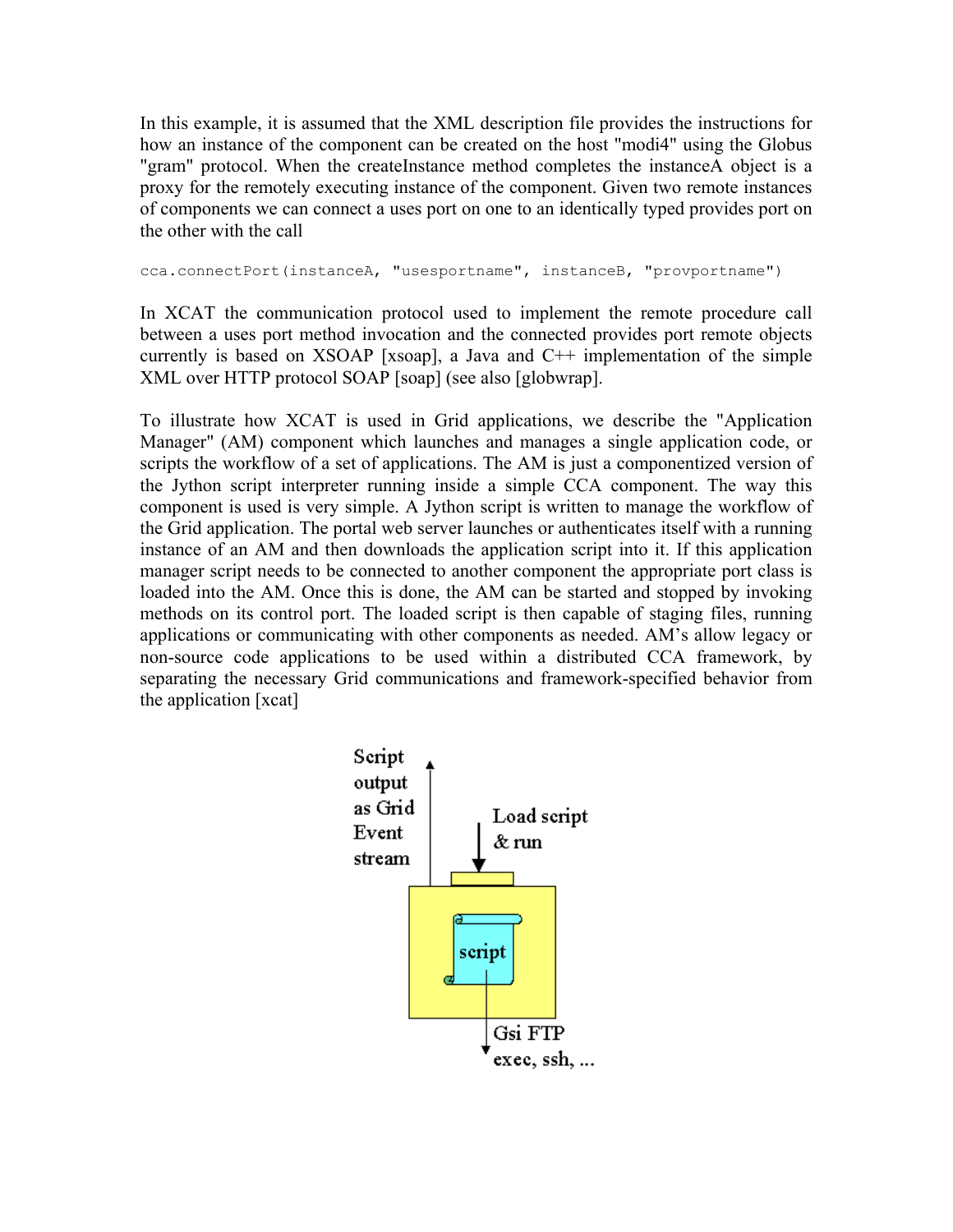Figure 3. Scriptable Application Manager. (Control Port not shown).

The component has two provides ports.

**ScriptProvidesPort** of type ScriptPort which has five methods

```
void setParam(Object[] parms); 
void int runScript(String script); 
void killScript(int id); 
void addProvidesPort(String name, String interfaceName, String 
className); 
void addUsesPort(String name, String interfaceName);
```
This port is used to load a Jython script into the component, dynamically add uses and provide ports, and then run the script.

• **ControlProvidesPort** of type ControlPort which has two methods

```
int start(); 
int kill();
```
which is used to start and stop the Jython interpreter. Kill causes the component process to terminate.

The application manager is, in effect, a remote Python shell encapsulated as a CCA component. As shown above, the executing Python script is capable of instantiating other components via the CCA creation/connection API and then connecting itself to these new instances. The ability to dynamically add provides ports allows the AM component to expose any arbitrary interface to the user. For example, if the Grid application has a realtime application steering interface this may be exposed as a provides port, which can be invoked through a desktop component connected to the remote AM.

## *2.2 Events and Messaging*

It is often the case that component port connections are not the most convenient or robust model for communicating information between the parts of a Grid application. In many cases Grid applications require an asynchronous messaging system for reporting on application events such as message to say that a file has been written or an error condition has been noted, or a subtask of a large application has completed. CCA ports are synchronous and designed for direct transmission of data or control signals between components. To solve this problem we need some form of messaging/event system and there are many to choose from. For our purposes we have built a simple XML event system using XSOAP.

An event is an XML object that has the following required fields: a namespace, a type name, a timestamp and a source name. Additional fields may be added as extensions to this base type. For example, the following event has one additional field, a string that contains a message.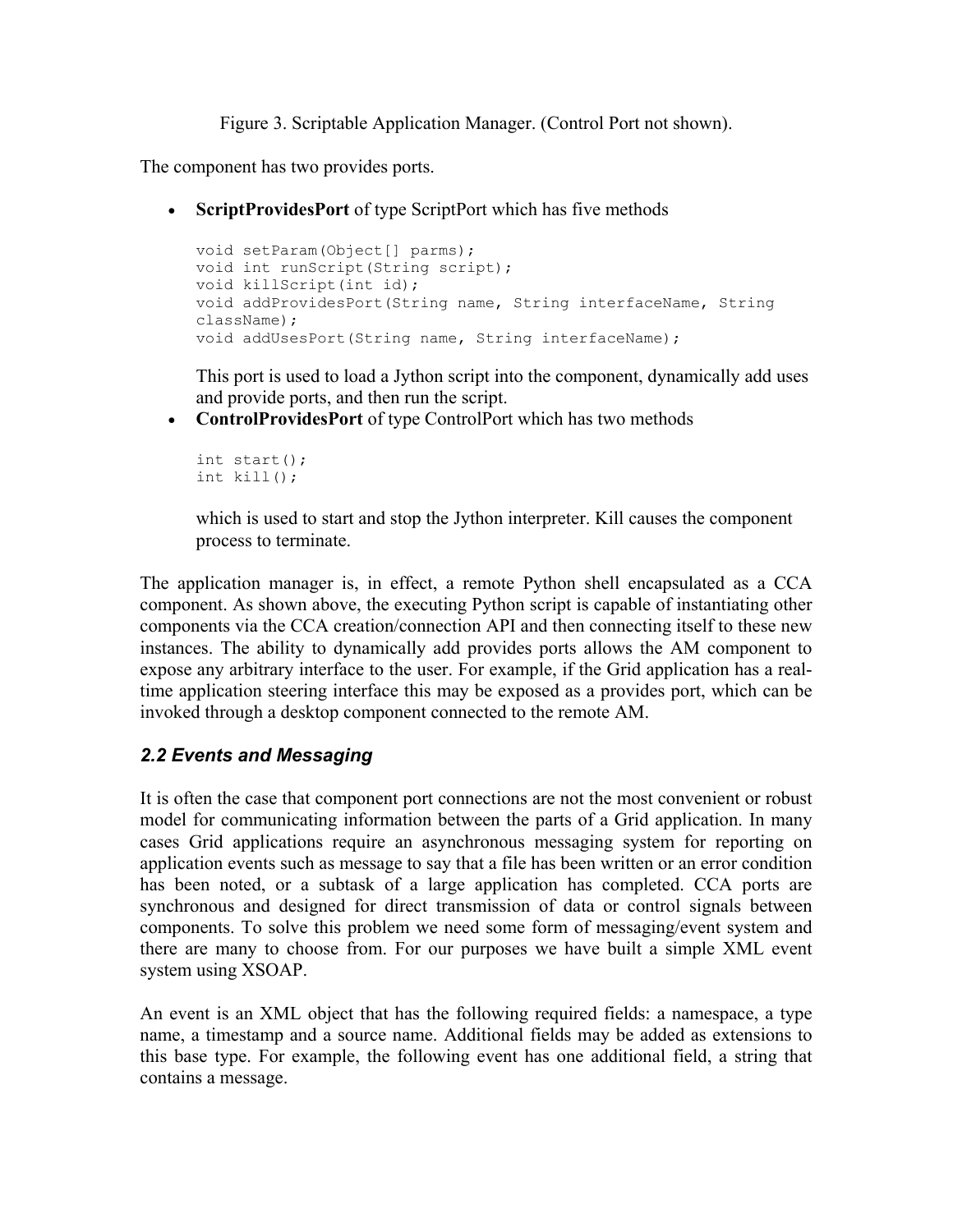```
<event xsi:type='ns1:common.test' xmlns:ns1= 
       'http://www.extreme.indiana.edu/soap/events/v11/'> 
  <eventNamespace xsi:type='xsd:string'> 
         http://www.extreme.indiana.edu/soap/events/v11/ 
  </eventNamespace> 
  <eventType xsi:type='xsd:string'> common.test </eventType> 
  <source xsi:type='xsd:string'> test-event-source </source> 
  <timestamp xsi:type='xsd:timeInstant'> 2001-11-26T23:04:51.411Z 
</timestamp> 
  <message xsi:type='xsd:string'> Application buffer overflow 
</message> 
</event>
```
An event namespace plus the event type uniquely identifies the "class" of the event. These class names follow a hierarchical scheme with the event namespace giving the base domain defining that eventand a 'dot' naming convention for the event type to represent subclasses. E.g: ResourceData may be the base event with sub-classes ResourceData.machine, ResourceData.machine.utilization. This enables effective querying/filtering based on the event type. Filtering on ResourceData returns all ResourceData and sub-class events while filtering on ResourceData.machine.utilization returns only the machine utilization events. The timestamp is the time at which the event was created by the publisher of the event, represented using the ISO-8601 standard.

The event system follows a simple publish-subscribe model, which is very similar to CORBA events and notification and to systems like Java Message Service. It is based on several very simple APIs. An event subscriber can either be a push or pull subscriber. A push subscriber will implement and interface with a single method

void handleEvent (Event ev) ;

which will be invoked by publishers when they wish to deliver a message. Though the message is an XML string, XSOAP will automatically convert it to a Java or C++ class object.

A pull subscriber invokes a pull method on a pull publishers. This method takes the form

```
 Event[] pullEvent(Filter f)
```
This method will return any buffered and previously undelivered events to the calling subscriber.

An event publisher can either be a push publisher, which means it delivers methods to subscribers by invoking the handle Event $(\ldots)$  method or a pull publisher, which means it will keep an archive of events to deliver to pull subscribers.

#### **A Generic Event Channel**

In a simple implementation, we can have a simple listener listening to a particular publisher. But to be more effective, we need a mechanism to store the events being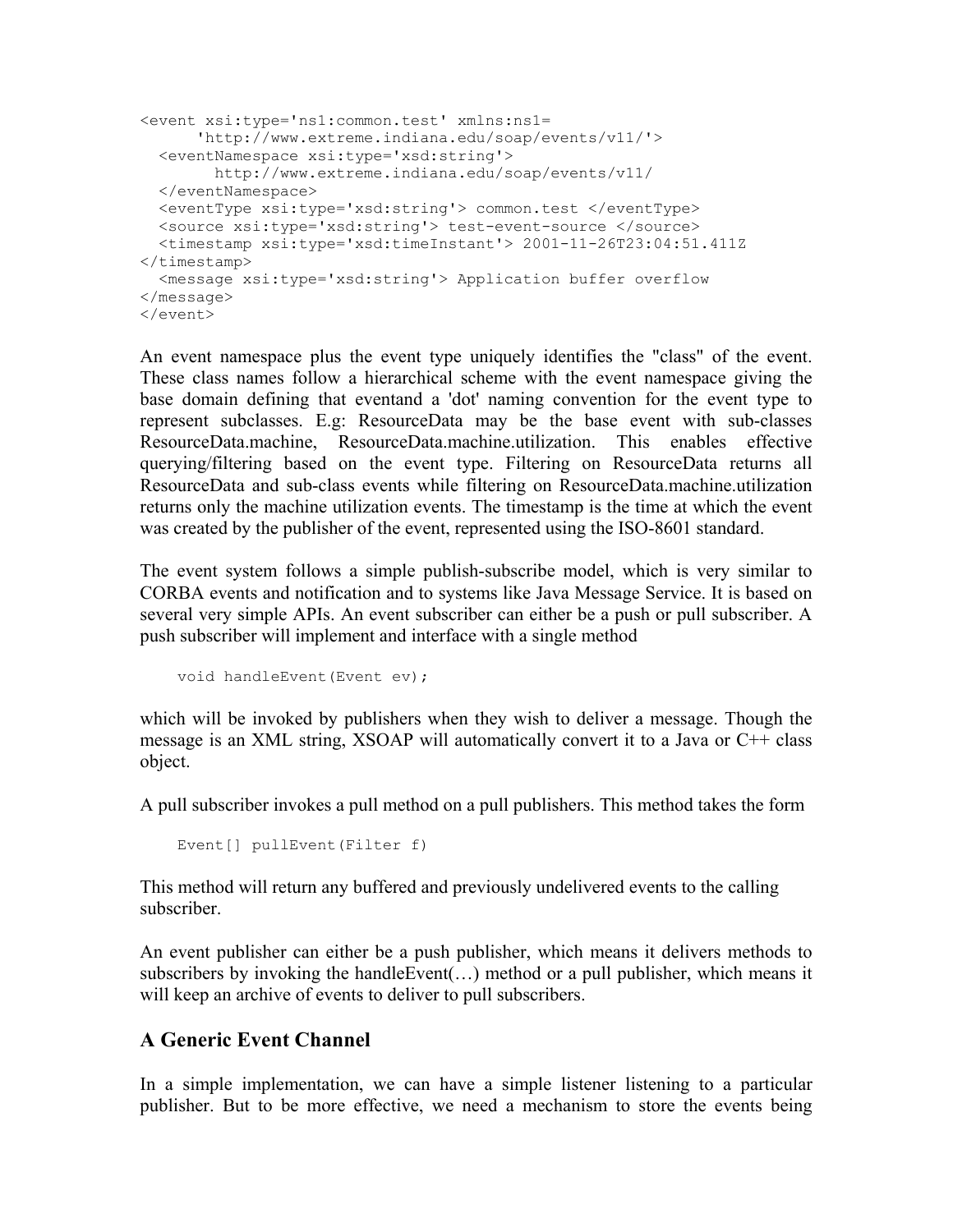published and allow filtering and query of the events. This is done by using an event channel. Simply put, it acts as a listener accepting events from publishers and is also a publisher providing interfaces to pull events based on some filter or query events from the past. Realtime events can be filtered and forwarded to the listeners while querying for past events requires a persistent store. Components using events to communicate need not know each other's location, and instead just need the location of an event channel. This also allows components to lose contact or be migrated during a long-running application, and still continue to function and reconnect later. This additional robustness is crucial for Grid-distributed applications which use resources and components that are potentially unreliable.

We also have the concept of a generic channel i.e. the channel need not be aware of the specific subtype of the event that it receives. It just extracts the common information present in all events and uses it for filtering or indexing while storing the event in a persistent store. The original event in raw XML form is sent when a request is received from a listener. Our event channel is implemented on top of a relational database that stores event streams for pull subscribers.

A particular event can be identified using the event's namespace and type and the timestamp at which the event was received by the event channel. By storing the timestamp that the event was received with the event helps avoid problems due to clock skew between the listeners and publishers. Depending on the event type, this may be the machine name, application name or any such string that provides information about the source.

# **3. Application Examples**

Three examples illustrate how these ideas are used in practice. The first is a common case: a small number of stand-alone applications that run on remote sites need to be linked together to form a larger, "multi-disciplinary" application. The second case illustrates another class of applications where a single problem can be divided into a large number of smaller pieces and the solution to one of the sub-computations is selected as the overall or best solution. This is similar to some "parameter space" studies. The third example is the most complex, where the end user dynamically creates a large network of different components to analyze and solve a problem in different ways.

## *3.1 Wrapping and Coupling Applications: Chemical Engineering*

The work done with the Chemical Engineering team from NCSA is an example of the kind of science problems the portal is intended to solve. The simulation models copper electrodeposition in a submicron-sized trench which forms the interconnection on microprocessor chips. The simulation consists of two linked codes. One consists of a continuum model of the convection-diffusion processes in the deposition bath adjacent to the trench. The second consists of a Monte Carlo model of events that occur in the nearsurface region where solution additives influence the evolution of deposit shape and roughness during filling of the trench. The codes communicate by sharing data files about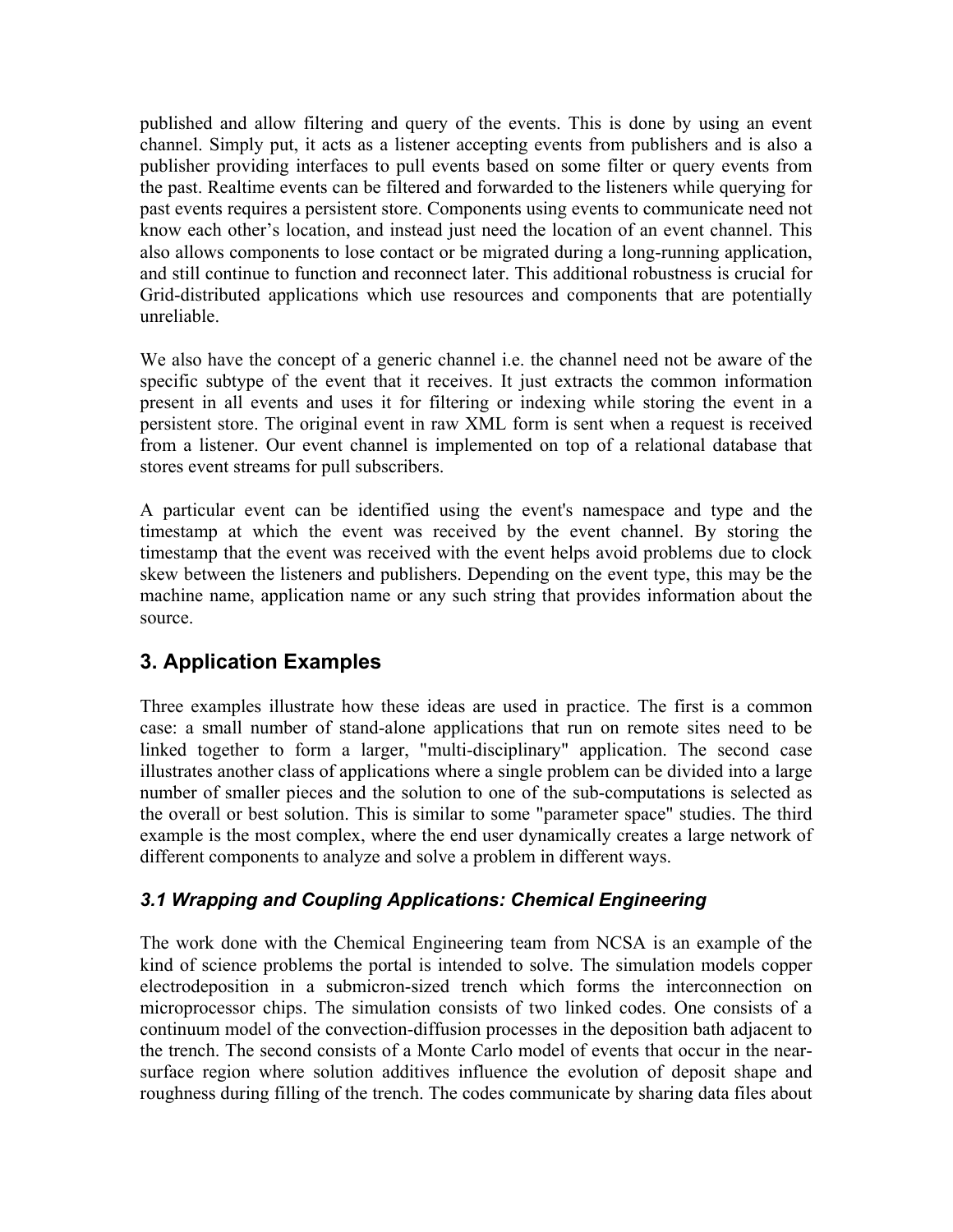common boundary conditions. Figure 5 shows the coupled codes and the associated application managers.



Figure 5. Two coupled Chemical Engineering simulation programs. Application Manger 1 signals Application Manger 2 when the Monte Carlo simulation completes a time step and the associated output state files have been migrated. Upon receipt of the message Application Manager 2 runs the continuum simulation. When this terminates control is returned to the first AM.

The codes are run separately on the Grid. The transfer of files is done using Grid based file-management and transfer utilities. The interface to the Grid is provided by Application Managers. These wrappers provide access to Grid services such as GSI [gsi], grid-events, etc. to the codes making them "grid-aware". Each execution is set up and controlled from the controlling Jython script, which runs inside the portal. The primary mechanism for getting feedback is the event system. Grid file-management tools can be used to transfer output files that are generated. Events from the applications are handed off to event handlers that have been registered or are logged. Special events can also trigger event handlers that can change or control the course of the execution.

This application illustrates several interesting scenarios in collaboration. The experiment is set up by the chemical engineers using the tools provided in the portal. Simple web forms are created for parameter input which will control the experiment. Subsequent users do not need to know about these parameters or the mechanics of the grid computation. They will interact with only the portal web interface and event notification mechanisms

#### *3.2 Embarrassingly Parallel Search: Computing Orbit Intersections*

The CRASS application uses Grid technology to build a distributed parallel solution to the problem of deciding if a proposed artificial satellite orbit collides with space debris or known operational satellites. Over 7,000 observable orbiting objects larger than 10 cm in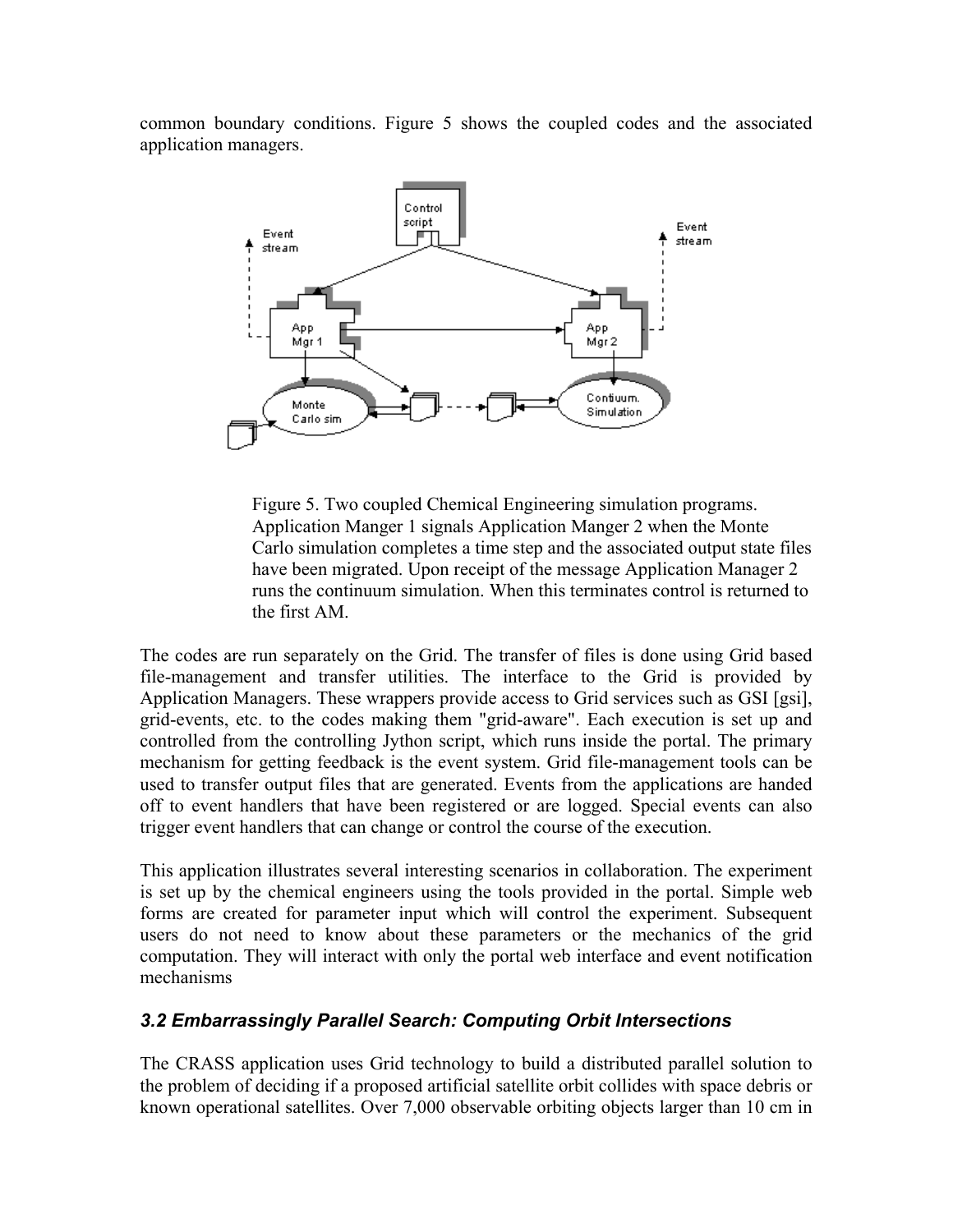size have been catalogued. Of those, only 6% are operational spacecraft. The rest include decommissioned satellites, spent upper stages, and mission related objects. Typical earth orbits also include debris from 129 on-orbit fragmentations (almost all of them explosions) which have generated 70,000 to 120,000 objects larger than 1 cm. Most of the debris is located in Low (less than 2000 km) and Geostationary Earth Orbits, sharing space with a large number of operational spacecraft. Because the difference in speed among orbiting objects can be immense, even a small debris object can totally destroy a target. Collisions may also produce other small fragments that would increase the population of debris. About one out of ten shuttle missions have had to perform collision avoidance maneuvers. CRASS uses the USS SpaceCom data base of TLEs (Two Line Elements) for space debris, which gives orbital parameters for the objects. CRASS uses those parameters and a model of the forces acting on the object to find its state at a later time. Doing this for both debris and satellites allows prediction of when two objects will pass close enough to warrant a collision avoidance maneuver.

CRASS first decides if two objects can collide after it has applied some simple filters, and then propagates both the operational satellite and the debris orbits for some period of time in the future (no more than one or two weeks because the predictions become very poor after that). This collision detection is easily divided into smaller independent problems by dividing the debris objects into several groups and assigning them to different computers. The operational satellites are replicated in all the nodes, and the propagation of their orbits is performed by all nodes. The overhead produced by such replication is small because the number of operational satellites is very small compared to the number of debris objects. Also note that there is no additional overhead involving communication between nodes, because the only collisions that we want to detect are between operational satellites and debris objects. The design of CRASS implements a client/server architecture involving a single master component and numerous distributed worker components (see Figure 6).



Figure 6. Two types of components, master and worker are used to partition the problem and distribute the work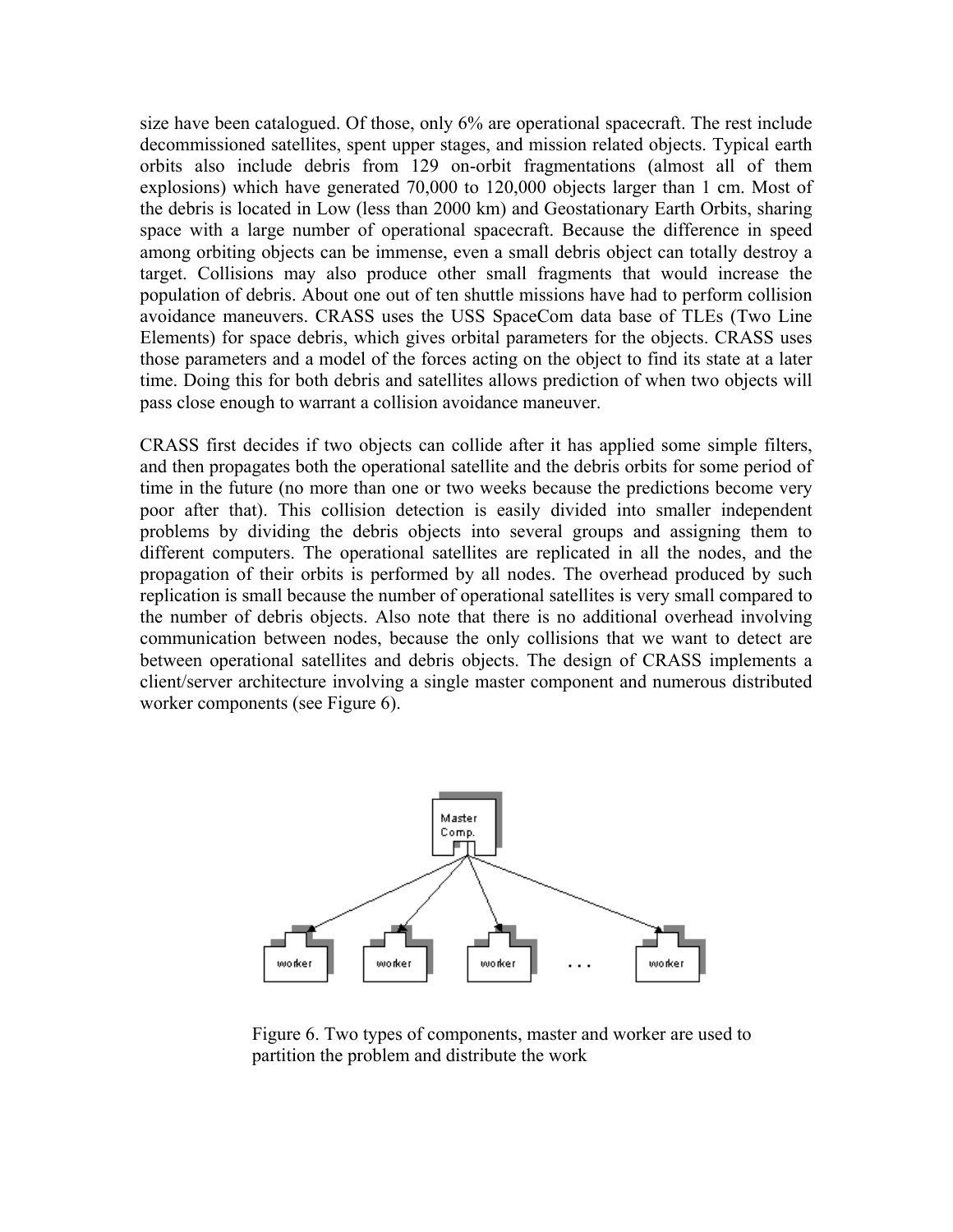When the computation is started, the master component sends the relevant TLE entries to the workers and issues a separate requests to each of them asking to check for collisions in a small simulation time period. After that, the master component issues new requests for succeeding time periods as soon as a previous request is completed. This loop repeats until the whole period of time under consideration is covered. The size of the time period is a configurable parameter and should be small if the master component is to have frequent updates of the state of the workers.

The master component displays the collisions as soon as they are reported and can visualize the orbits in an animated 3D model of the earth. Additionally, the master component allows the user to cancel, pause and restart the current computation. It is also responsible for the management of the worker components, like remotely shutting down the remote components using a special procedure call when the user exits the application. The user is responsible for setting the parameters of the computation, like the location of the TLE database, the period of simulation time, the visualization options, and other configuration options related to the computation. Figure7 shows the CRASS portal interface.

| CRASS<br>$\bigcirc$ $\bigcirc$ $\bigcirc$<br>0 |               |                                                                                                                                                                                                                                                                                                                                                                                                                                                                                                                         |                      |        |         |                 |  |
|------------------------------------------------|---------------|-------------------------------------------------------------------------------------------------------------------------------------------------------------------------------------------------------------------------------------------------------------------------------------------------------------------------------------------------------------------------------------------------------------------------------------------------------------------------------------------------------------------------|----------------------|--------|---------|-----------------|--|
| Help<br>File Settings                          |               |                                                                                                                                                                                                                                                                                                                                                                                                                                                                                                                         |                      |        |         |                 |  |
|                                                |               |                                                                                                                                                                                                                                                                                                                                                                                                                                                                                                                         |                      |        | 争       |                 |  |
| Comp. Manag.                                   |               | Start                                                                                                                                                                                                                                                                                                                                                                                                                                                                                                                   | Pause                |        | Reset   | <b>View All</b> |  |
| Target                                         | <b>Debris</b> |                                                                                                                                                                                                                                                                                                                                                                                                                                                                                                                         | Epoch<br><b>Dist</b> |        | Comment |                 |  |
| 98067A<br>98067Z<br>3530224121                 |               |                                                                                                                                                                                                                                                                                                                                                                                                                                                                                                                         |                      | 62.760 |         |                 |  |
| 98067A                                         | 98067Z        | 3530224165                                                                                                                                                                                                                                                                                                                                                                                                                                                                                                              |                      | 202.93 |         |                 |  |
| 0.9047A                                        | <b>080477</b> | $\begin{array}{c} \n \text{if} \quad \text{if} \quad \text{if} \quad \text{if} \quad \text{if} \quad \text{if} \quad \text{if} \quad \text{if} \quad \text{if} \quad \text{if} \quad \text{if} \quad \text{if} \quad \text{if} \quad \text{if} \quad \text{if} \quad \text{if} \quad \text{if} \quad \text{if} \quad \text{if} \quad \text{if} \quad \text{if} \quad \text{if} \quad \text{if} \quad \text{if} \quad \text{if} \quad \text{if} \quad \text{if} \quad \text{if} \quad \text{if} \quad \text{if} \quad \$ |                      | 256.43 |         |                 |  |
|                                                |               |                                                                                                                                                                                                                                                                                                                                                                                                                                                                                                                         |                      |        |         |                 |  |
|                                                |               |                                                                                                                                                                                                                                                                                                                                                                                                                                                                                                                         |                      |        |         |                 |  |
|                                                |               |                                                                                                                                                                                                                                                                                                                                                                                                                                                                                                                         |                      |        |         |                 |  |
|                                                |               |                                                                                                                                                                                                                                                                                                                                                                                                                                                                                                                         |                      |        |         |                 |  |
|                                                |               |                                                                                                                                                                                                                                                                                                                                                                                                                                                                                                                         |                      |        |         |                 |  |
|                                                |               |                                                                                                                                                                                                                                                                                                                                                                                                                                                                                                                         |                      |        |         |                 |  |
|                                                |               |                                                                                                                                                                                                                                                                                                                                                                                                                                                                                                                         |                      |        |         |                 |  |
|                                                |               |                                                                                                                                                                                                                                                                                                                                                                                                                                                                                                                         |                      |        |         |                 |  |
|                                                |               |                                                                                                                                                                                                                                                                                                                                                                                                                                                                                                                         |                      |        |         |                 |  |
|                                                |               |                                                                                                                                                                                                                                                                                                                                                                                                                                                                                                                         |                      |        |         |                 |  |
|                                                |               |                                                                                                                                                                                                                                                                                                                                                                                                                                                                                                                         |                      |        |         |                 |  |
|                                                |               |                                                                                                                                                                                                                                                                                                                                                                                                                                                                                                                         |                      |        |         |                 |  |
|                                                |               |                                                                                                                                                                                                                                                                                                                                                                                                                                                                                                                         |                      |        |         |                 |  |
| Computation finished!                          |               |                                                                                                                                                                                                                                                                                                                                                                                                                                                                                                                         |                      |        |         |                 |  |
|                                                |               |                                                                                                                                                                                                                                                                                                                                                                                                                                                                                                                         |                      |        |         |                 |  |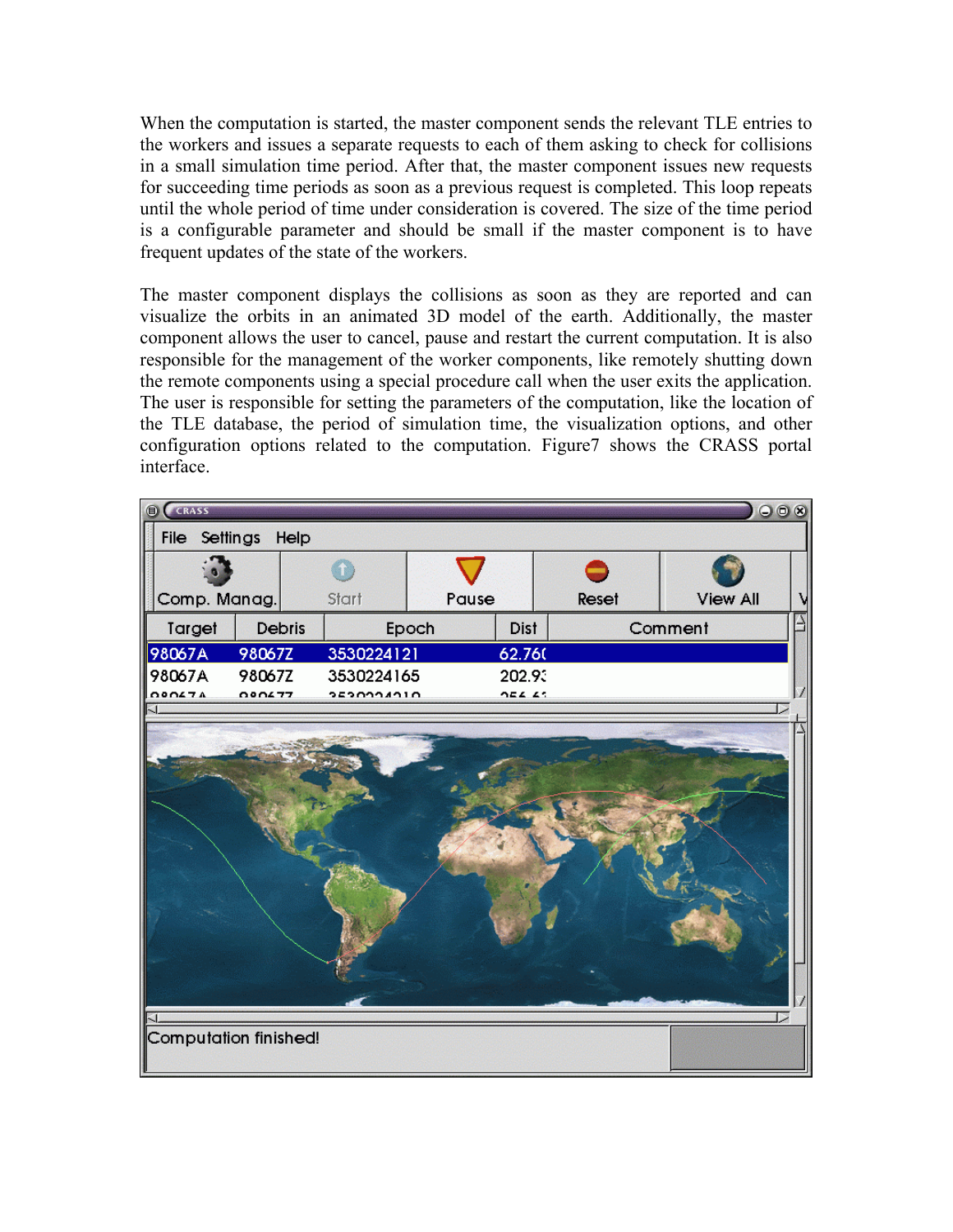Figure 7: CRASS Science Portal Interface

The implementation in terms of CCA components is straightforward. Each worker component, written in  $C^{++}$ , has a CCA provides port (Crass Port) with the method:

```
std::string CrassImpl::findCloseEncounters(std::string* targets tle,
                                              std::string* debris tle,
                                               double* distance, 
                                               double* from, 
                                               double* to, 
                                               double* step)
```
This method finds close encounters between the targets and the debris, with TLE's entered as strings. The method also takes as arguments the distance below which to report the close encounters, the time bounds, and the step size. It returns information about close encounters as strings.

The master component, also in C++, has for each worker a CCA uses port of the same type as above. The master and the workers are launched using Jython scripts. The number of workers are specified as a parameter to the Jython script, which uniformly distributes the workers on the set of target machines. The script also connects each uses port of the master with the provides port of a single remote worker as follows :

```
for i in range(0, numWorkers): 
      cca.connectPorts(master, "masterMainPort" + 
(i+1).toString(),workers[i], "inputCrassPort")
```
When the computation is started, the master component sends the relevant TLE entries to the workers, using the RMI call "findCloseEncounters" on its uses port, along with a simulation time period on which to operate. After that, the master component issues new requests for succeeding time periods as soon as a previous request is completed. However, it doesn't need to send the TLE entries again as the workers now have a local copy of the TLEs they need, thus saving bandwidth. This continues until the whole period of time under consideration is covered.

Some machines on which the workers are scheduled may be more powerful than others, and the workers running on those machines may finish faster than other ones. So a limited support for heterogeneous workload distribution is provided. At the beginning of the computation the worker nodes are asked to complete a short performance test by calling the method int  $CrasImpl::performance()$  on their provides port. Results from this calibration are used to divide unequally the set of debris objects, so that a larger set is assigned to the more powerful nodes. The other method that the provides port exposes is void kill()which is responsible for cleanup and exit of the worker when all the work is done. This is invoked by the master component on each of the workers, before it shuts down.

CRASS uses the publish/subscribe event model to notify the interface of possible collision events, allowing visual tracking. It allows an end user to access and effectively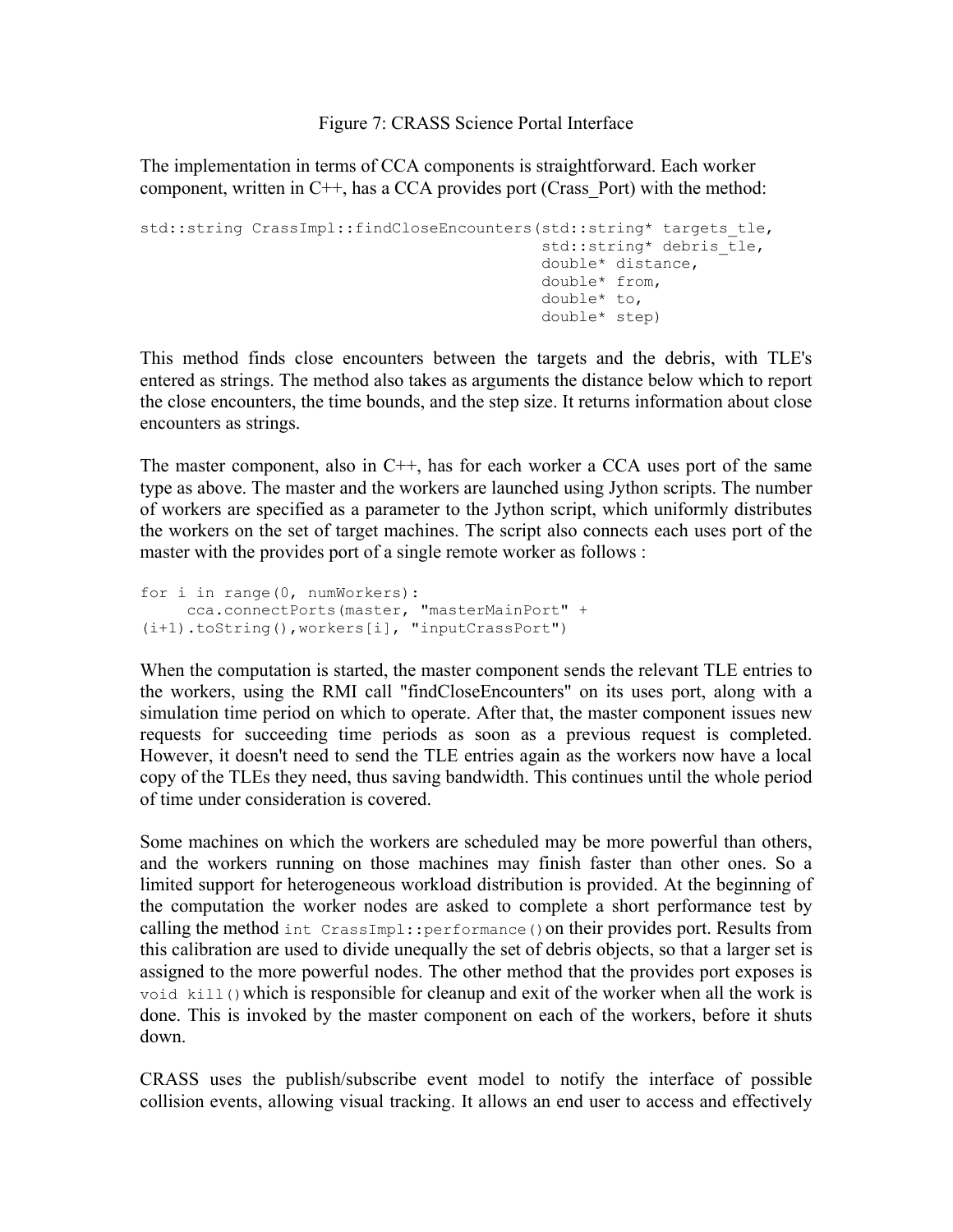use Grid resources, by providing the necessary Grid interactions via the Jython script underlying the Portal.

#### *3.3 Complex Interactions: Linear System Solvers*

A more complex example that show how multiple components can be linked to build a distributed algorithm test environment is given by the Linear System Analyzer (LSA) [lsa1, lsa2]. The LSA is a rapid prototyping tool for analyzing a sparse linear system of equations and testing various solution strategies on them. It is designed for the large, unstructured, sparse linear systems of equations which often occur in computational science and engineering. LSA components operate on SLS (sparse linear system) objects, and are in four categories: *I/O* ones which extract a SLS from a running application or a URL, *filters* which modify a SLS by scaling or reordering, *solvers* which solve the SLS and generate a solution vector, and *informational* modules which provide analysis of an SLS (e.g., spectral information, structure and storage information, or visualization.) Choosing a solution strategy for large sparse linear systems in realistic applications relies heavily on experimentation and exploration, and much time and effort is spent in recompiling code, trying to understand adjustable parameters in solvers, and trying to form a coherent picture of results from a variety of output . The LSA instead lets a user dynamically create a tree of components designed to provide information about the solution process and effect of each step on the sparse linear system. Using CCA components allows this to be done without recompiling code, and by launching the components on as many Grid resources as needed . Figure 8 illustrates a simple test configuration of components created by the LSA.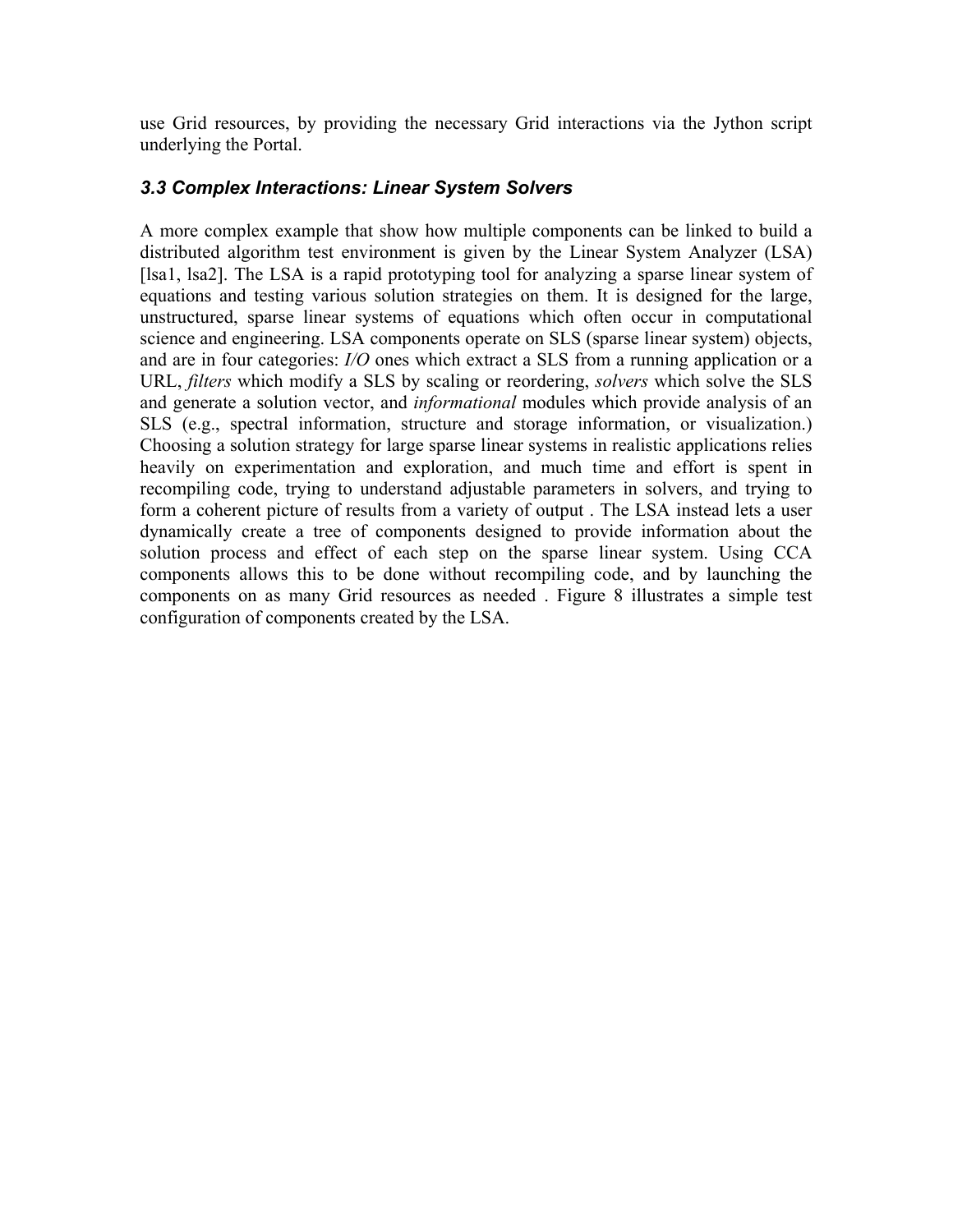

Figure 8. A small LSA session; arrows show the flow of a sparse linear system from input to various solvers.

```
def LSAbuildgraph(): 
   G = graph\_lib.Graph() L.create_and_add_component(G,0,'InputSLS') 
   L.create and add component(G, 1, 'BasicInfo')
   L.create and add component(G, 2, 'Reorder')
    L.create_and_add_component(G,3,'Scale') 
    L.create_and_add_component(G,4,'Splib') 
    L.create_and_add_component(G,5,'SuperLU') 
    L.create_and_add_component(G,6,'Splib') 
   L.add edge(0, 1, G)
   L.add edge(1,2,G)L.add edge(2,3,G)L.add edge(3,4,G)L.add edge(2,5,G)L.add edge(2, 6, G) return G 
def DescendTree(L, G, root): 
    for edge in G.out_arcs(root): 
      L.LSAconnect(G.node data(root),
G.node data(G.tail(edge)))
       DescendTree(L, G, G.tail(edge)) 
   G = LSAbuildgraph()
```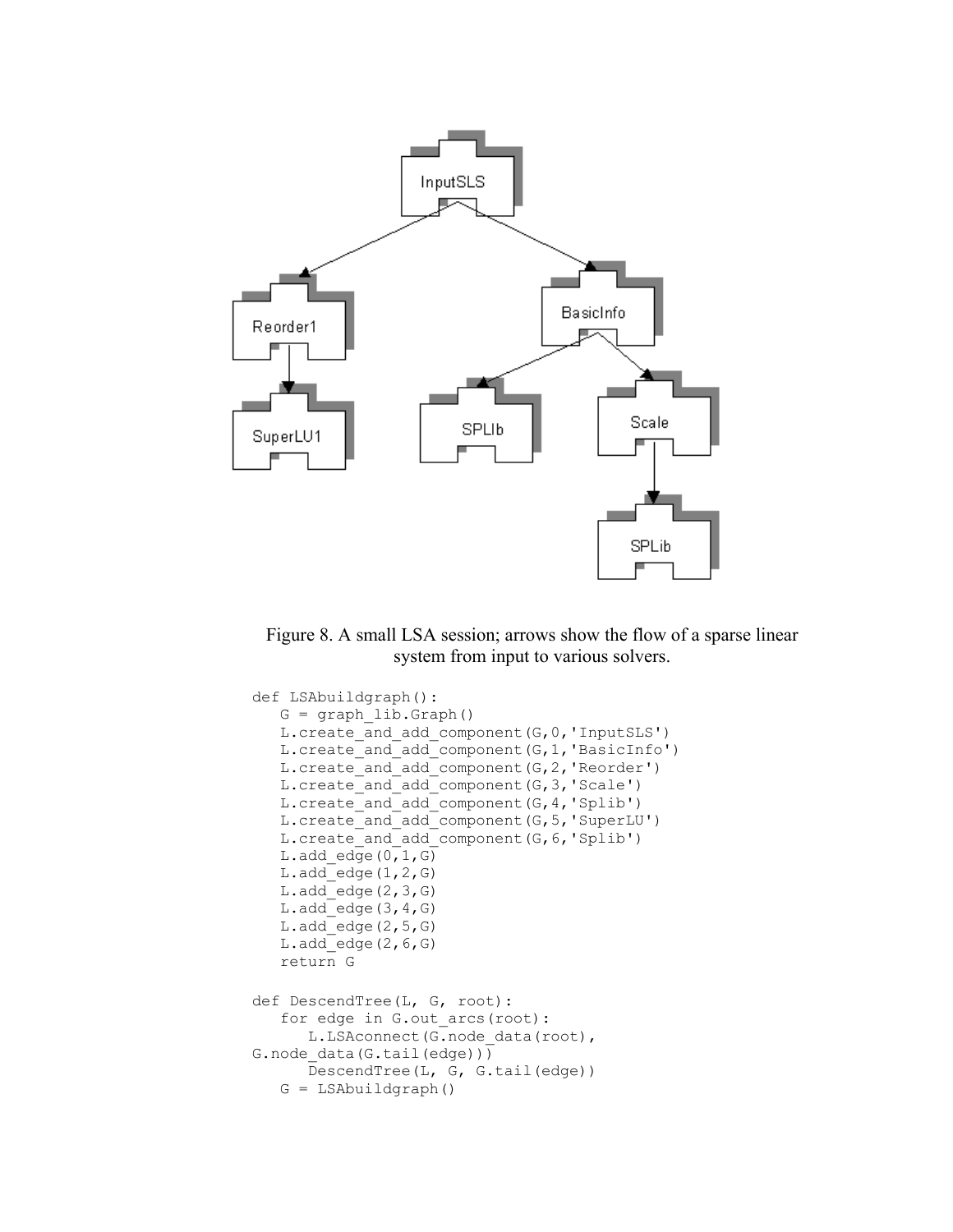The create and add component() method calls and hides the XCAT invocations shown in Section 2.1. The LSAconnect() method similarly creates the CCA port connections. The output resulting from each component is accessible as a Web page on the remote machine, with their URL's published and added to the end user's browser page by the publish/subscribe event system described earlier. This is an example of the utility of using different communications mechanisms for different needs: the SLS sent between LSA components must be delivered synchronously or the computation will fail. However, getting the URL of a result file back to the LSA portal can be asynchronous, and if the message fails to arrive in a timely fashion it should not cause the overall application to fail.

A numerical linear algebraist can use these results to craft a solution strategy for sparse linear systems. For example, the difference between SPLib on the left and SPLib on the right is the second one had the linear system scaled first, by being fed through the Scale 1 component. However, comparing the Web page results of the two SPLib instances shows that it actually took more iterations (48 versus 46) and more time (5.19 versus 4.98 seconds) to solve the scaled system – telling the end user that scaling is ineffective for this problem.Equally important, the user can then add more components to the tree, or disconnect and terminate branches of the tree, from the notebook interface. Each time the tree is changed, a simple image of the new tree like that in Figure 7 is created by the Jython script and added to the LSA portal as a web page, giving a visual representation of the current state of configuration and a record of the user's sequence of steps.

# **4. Web Services and Grids**

In 2001 several large software companies began to consider what could be done to make the concept of business-to-business distributed applications work. The early attempts in 1999-2000 by several B2B initiatives were based on linking together html based web sites that provide services to businesses. This approach failed because HTML descriptions of web sites did not carry enough semantic information for one site to invoke the services of another. By developing a precise XML description of the services provided by a site, along with a specification of the protocols needed to invoke the service, one would have a standard framework for B2B operations. This framework would allow businesses to provide services that other client businesses could invoke remotely and reliably directly from their own software. Furthermore, it would be possible to build automated service brokers that would give users a choice of implementations of similar services to solve a particular problem. In 2000 and 2001 this consortium of companies, working with W3C released a set of standards which defined web services. These standards include

• The Web Services Description Language WSDL [wsdl] that defines the XML Schema used to describe a web service. Each Web Service is an entity, which is defined by **ports** that are service "endpoints" capable of receiving (and replying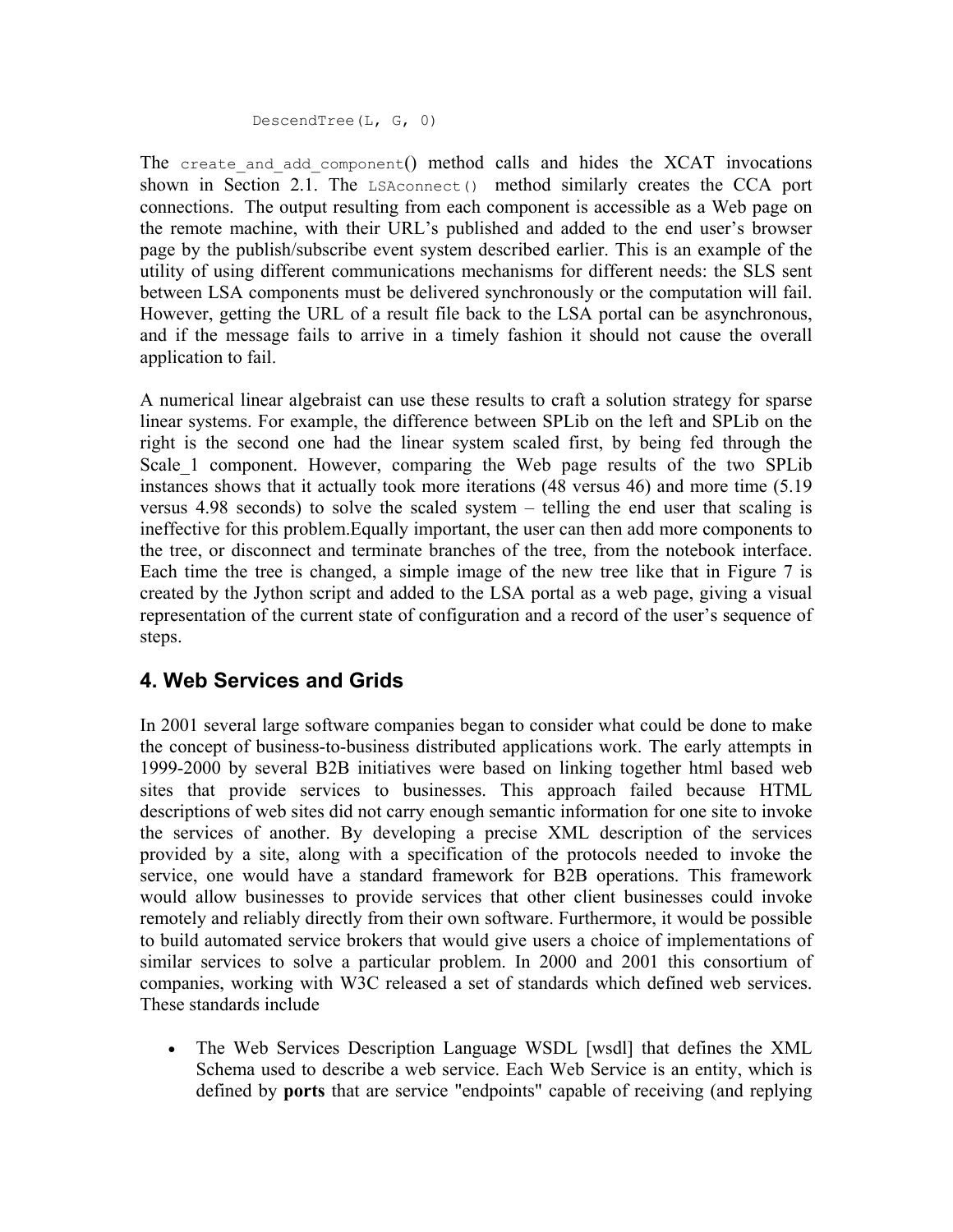to) a set of messages defined by that port's type. Each port is, in fact a binding of a port type and an access protocol that tells how the messages should be encoded and sent to the port. A service may have several different access points and protocols for each port type.

• The Universal Description, Discovery and Integration (UDDI [uddi]) and the Web Services Inspection Language (WSIL) [wsil] provide the mechanism needed to discover WSDL documents. UDDI is a specification for a registry that can be used by a service provider as a place to publish WSDL documents. Clients can then search the registry looking for services and then fetching the WSDL documents needed to access them. However, not all services will be listed on UDDI registries. WSIL provides a simple way to find WSDL documents on a web site. These discovery mechanisms correspond to the Grid Information Service [mds2] in Globus terms.

In addition several other standards have been proposed that provide additional features. For example, IBM has proposed the WSFL [wsfl] which is a mechanism for scripting the workflow for integrating multiple services together to accomplish a complex task. A workflow engine acts as the agent that follows the WSFL specification document and contacts each of the services required by the specification following the order (an directed graph) specified. This workflow engine and WSFL document plays the same role for web services as the Jython script engine and script used to connect and manage XCAT components.

In many ways, the Web Services framework that is emerging is no more powerful than any other distributed object system. For example, CORBA [omg] has many of the features WS support and many more. So why are Web Services interesting? The answer is that the WS standards are simple, they are based on standard web technologies, and they are focused on making interoperability possible and easy. WSDL documents allow multiple protocols to be associated with a given service and WSFL provides a very high level mechanism for describing the way services can be combined together to accomplish a task.

There are several obvious ways that the web services model can be used in Grid systems. The first is to redefine many of the standard grid services as web services. For example, some interesting and useful Grid-Web services would be

- Grid Authorization Service: This service would provide a place where policy questions such as "Is John authorized to access resource X?" can be evaluated.
- Grid Application Resource Broker. This service would select the best compute resource from all those available on the grid for a particular application to run on.
- Grid co-Scheduling Service. Many resource schedulers are now incorporating advance reservation features. In Grid applications where more than one resource is required this service would negotiate a time when both are available and notify the client.
- Grid File Object Metadata Directory. Being able to fetch metadata associated with a Grid file object handle is very important for many applications. For example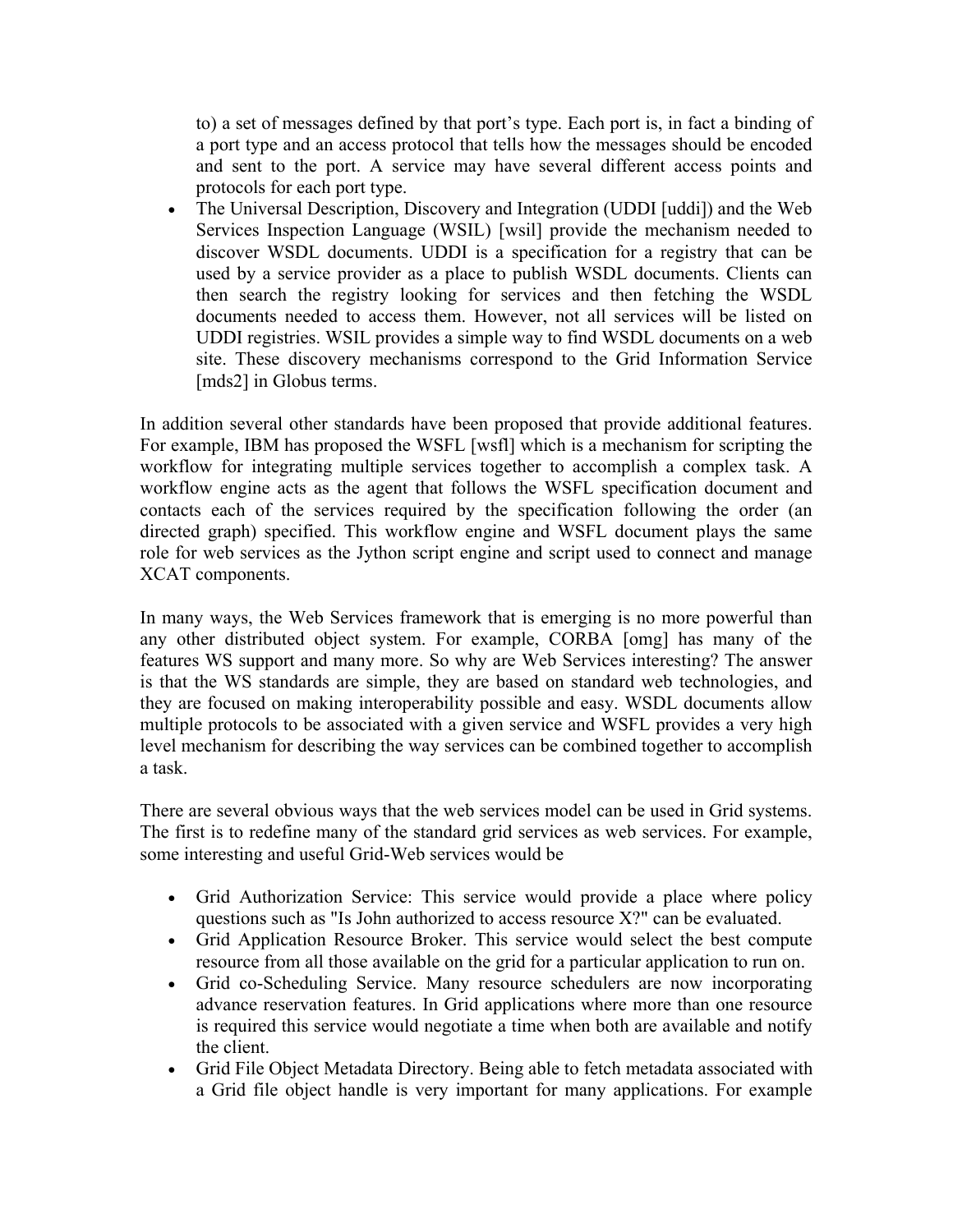File Object meta data can direct me to any special file reader I may need to access the object. Searching Grid metadata for files with specified metadata attributes is also very important.

Many more of the standard Grid Services can, and will, be given WS interfaces. This will greatly simplify the task of making Grid Services available to applications that need them and to the portal tools users will use to access them.

As can be seen from the definition of a web service, it is not substantially different from a XCAT Grid component. In fact, the standard "default" access protocol for web services is the same (SOAP) as we use for our default XCAT communication protocol. Furthermore, the port interface types supported by XCAT are easily described by a subset of the XML Schemas used by WSDL. Hence an XCAT component instance is web service.

But not every aspect of XCAT components can be described by the current web services standards. For example, CCA components also have "uses" ports that represent the call points in a component to an external "provided" port on some other component. It is by connecting uses ports to provides ports that give CCA its programming-by-composition nature. It is our feeling that this would be a useful addition to the web services standard.

## *4.1 Grid Application Factory Service*

One of the common difficulties with the current Grid programming model involves the deployment of applications that are to be shared by a group of users. While this is often dismissed as a simple management problem, it is often a great source of frustration when groups of Grid users attempt to collaborate. Grid frameworks like Globus provide a uniform mechanism for submitting jobs to batch queues on remote systems, but Globus does not currently provide a mechanism to deploy an application on that resource. Hence the deployment task (tracking down all needed libraries and installing and testing the application in that environment before it is made available to others) is left to a user (probably the application author) or a system administrator who is probably unfamiliar with the application. Unfortunately, a user-installed application is frequently difficult to invoke by another user. This is because environment variable settings in user environments differ greatly from one user to another. Also user applications tend to read and write local files and, unless the application designer has taken this into account, there will often be errors caused when user A invokes an application that attempts to write a temporary file in user B's directory. Furthermore, if multiple users concurrently want to invoke the application provided by user B, then user B better have managed the name space for temporary files correctly or there will be collisions when different instances of the application attempt to write to the same temporary files.

To illustrate how we can use the Web Services + CCA model together, we can define a Grid Factory Service (GFS) as a Grid Service that exists solely to instantiate instances of a specific application for an authorized set of users. A GFS provides an interface that allows a client to specify application parameters and resource requirements for the application to run and the GFS creates a running instance of that application and returns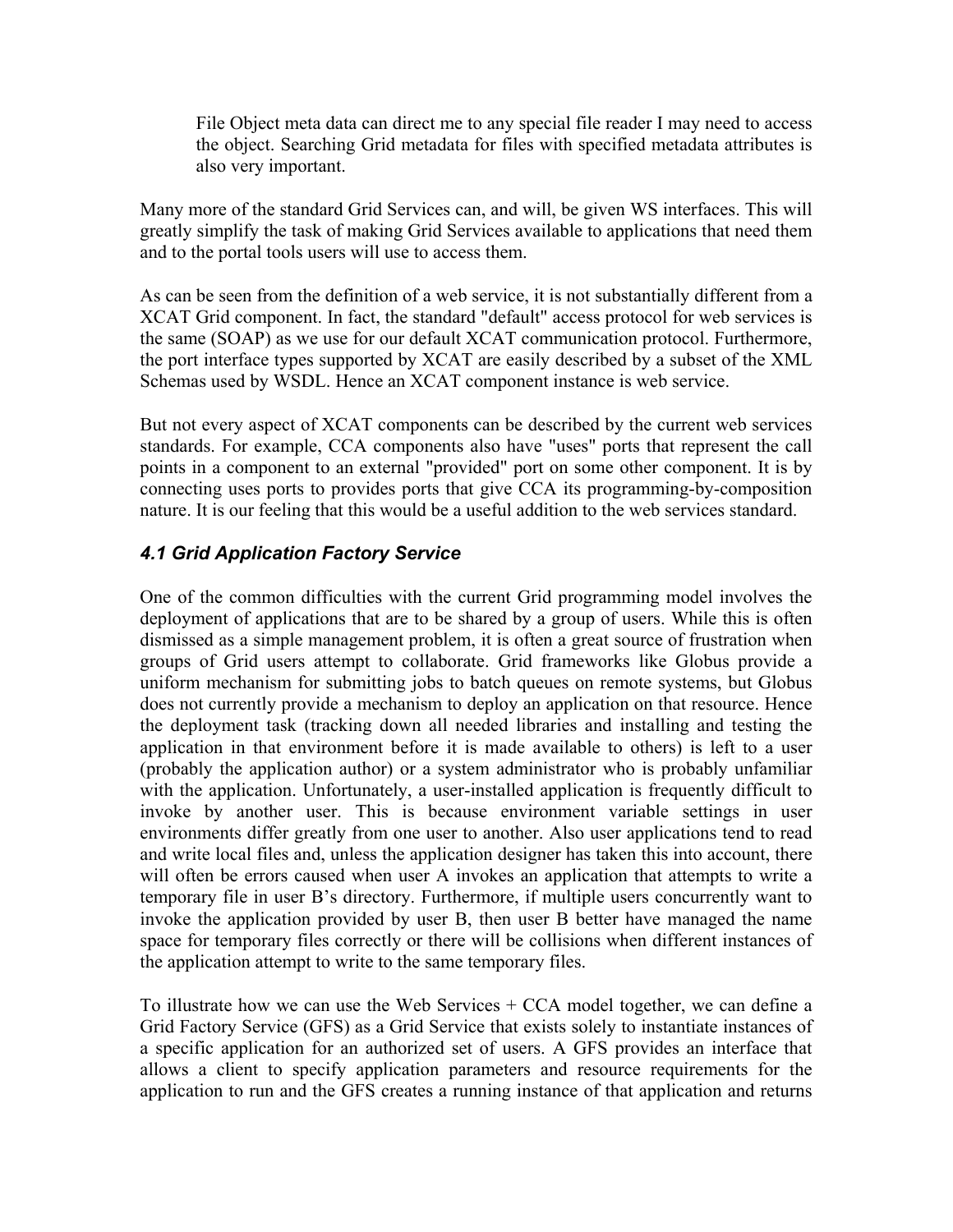some for of handle to it to the client. For example, the client may submit a request of the form "take input parameters from the file identified by this URN and put the output on file system x and identified by this URN." and "run this with 4 gigabytes of memory and 132 processors." It is the responsibility of the GFS to negotiate with resource brokers and lower level services like Globus Gram to make this happen.



Figure 9. Grid Factory Service is contacted by the client who supplied application specific parameters and special resource requirements. The Factory service first (1) contacts an authorization service to verify that the user is authorized to execute this application. Next (2) it contacts a resource broker service to find a suitable execution host. It then (3) launches an application manager instance and returns a handle to that instance. This handle may be the name of the instance, which the client can use to discover it when it actually starts running. When the client does run it may publish an event stream and a WSDL service advertisement the client can use to contact it.

The GFS provides a level of abstraction to the client that is much higher than grid services like Gram because it takes low level job submission details like environment variable and temporary file management out of the hands of the client.

#### *4.2 Providing Grid Security to Grid Web Services*

In the example of the Grid Application Factory Service described in the previous section, we have some distinct requirements for security. The requirements can be classified as follows. At the lowest level we need transport layer security included both client and server authentication. Next we need authorization and, when these issues are resolved for a specific connection, we must consider delegation of authority.

Transport Layer Security (TLS via SSL) takes care of basic authentication of server and client. It is essential for the client to know that it is talking to the right server. A similar identification process may be needed for the server to trust the client. SSL/TLS is the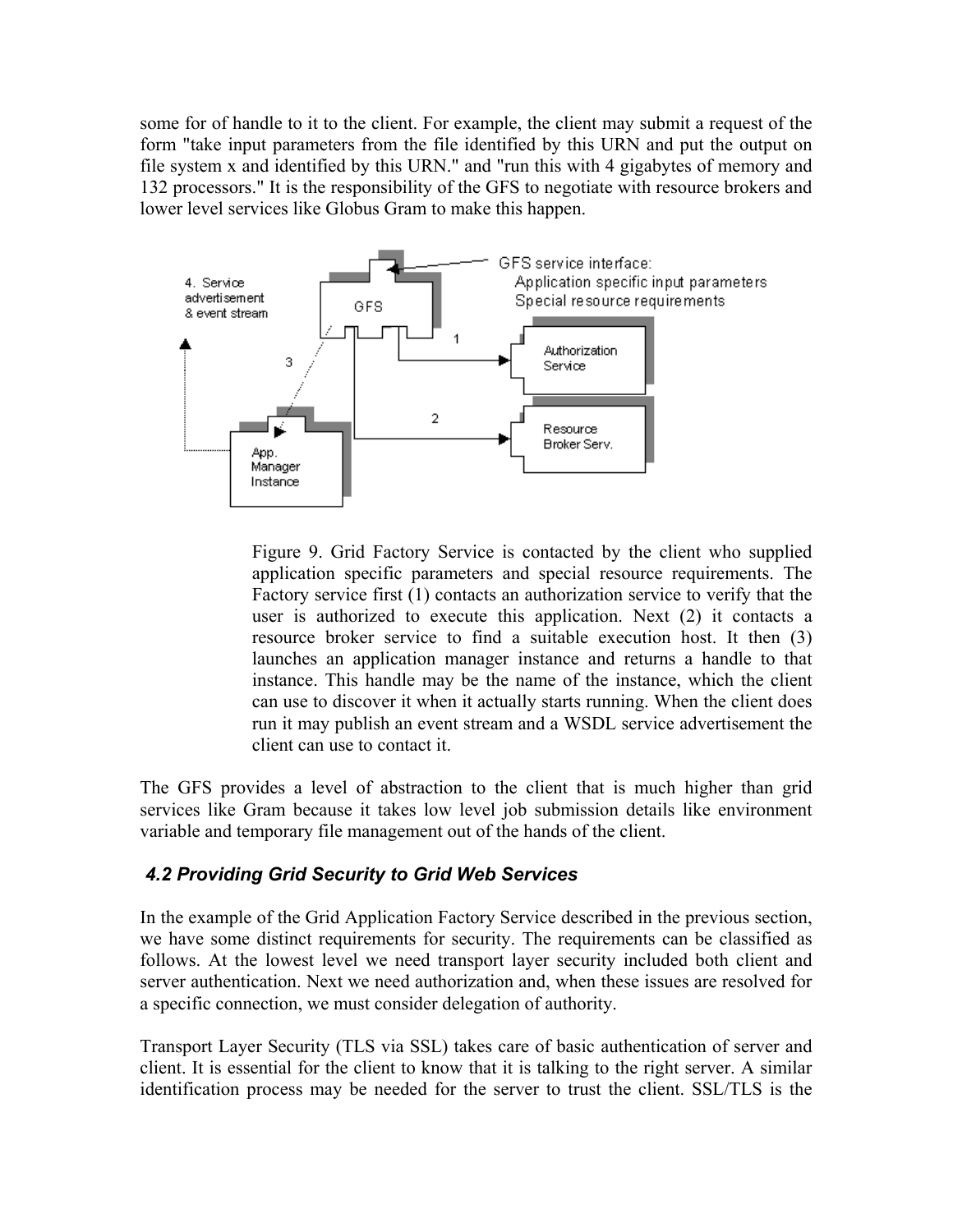most pervasive underlying protocol. We use the Grid Security Infrastructure (GSI) [gsi] to provide Public Key Infrastructure. The use of Java CoG kit [cog] that uses IAIK's SSL as the underlying protocol provides the authentication. The underlying implementation can be easily replaced by a similar system like Sun's Java security infrastructure.

XSOAP/Java uses Java CoG kit to process the Globus user proxy certificates and then to manage secure connections with the server. The default mode of XSOAP using Globus grid proxies is as a *personal web service*, i.e. when a web service is started using a CoG Java provider it accepts only connections that uses the same user proxy for the client authentication.

We are also working on providing multi-user authentication. In this mode the server will trust a number of clients based on stored public key information.

The higher level of security would be the authorization of the client. Authorization means only certain types of clients may be given different rights to the services. This will be determined by the policy information on the server side and from the Grid Authorization Service and the credentials that the client presents on the connection.

The policy information will need to have flexibility to store information about individuals, groups of people and the type of accesses allowed. Since X.509 certificates are passed as credentials during the authentication process the Distinguished Names in the certificates can be used to identify the client.

There is also a need for a service to access another service to satisfy the user's requests. The user may decide to delegate his credentials to the server that can be in turn used by the service to access other services on behalf of the user. To provide this functionality we are using GSI delegation capability.

In current XCAT Provides Port provides no security features for the component. Now that XSOAP, the underlying framework for XCAT has authentication and authorization capabilities component writers will have the ability to add security features to their components. The first step will be to have a Grid Personal Application Event Service that will accept events from only the user who started the service. In current XSOAP implementation different security features are easily pluggable that will make it scalable for inevitable future changes and will provide good flexibility for XCAT component framework.

# **5. Peer to Peer Grid Concepts**

Peer-to-Peer (P2P) systems can be divided into two categories:

• File sharing utilities such as Napster, Gnutella and Freenet [p2p], which can be characterized as providing a global namespace and file caching and a directory service for sharing files in a wide-area distributed environment. In the most interesting cases, the resources and all services are completely distributed. Each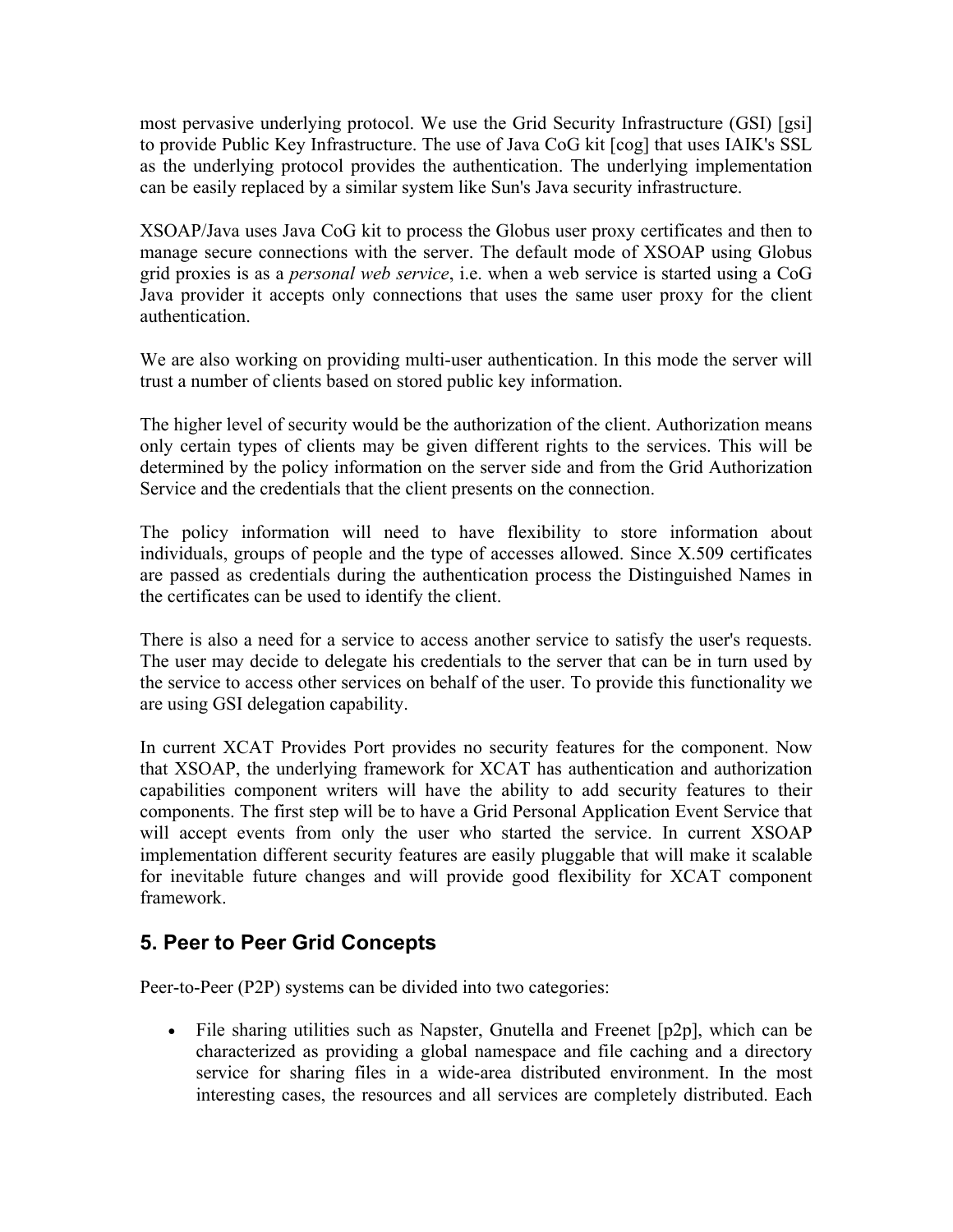user client program, which can access local files, is also a data server for files local to that host.

• CPU cycle sharing of unused user resources usually managed by a central system, which distributes work in small pieces to contributing clients. Examples of this include Seti-at-home, Entropia [entropia] and Parabon [parabon].

Both of these cases are interesting distributed system architectures. From the perspective of Grid computing there are several compelling features to these systems. First, the deployment model of P2P systems is purely user-space based. They require no system administrator. Security, when it exists in these systems is based on users deciding now much of their resource they wish to make public to the collective or to the central resource manager. Also P2P systems are designed to be very dynamic, with peers coming and going from the collective constantly as users machines go on and off the network. P2P systems are also do a good job of bypassing firewalls. This stands in contrast to large-scale scientific Grid systems, which manage large expensive resources and must be constantly maintained and managed by the system administration staff.

SUN Microsystems has released a package JXTA [jxta] into the public domain that provides a simple toolkit for building P2P systems. There are several important contributions that JXTA makes to P2P. The most important is concept of **PeerGroups**. In JXTA-like systems a PeerGroup is a distributed collection of people that want to collaborate in some way. Consequently there must be a P2P service that allows groups of individuals to define an entity that represents the group. JXTA includes a series of protocols for PeerGroups including Discovery, Membership, Sharing, etc. These provide the ability for members of a PeerGroup to identify each other, to agree on membership and to exchange information. For example, a simple way to do discovery and membership resolution is to use a simple directory that associates group names with lists of users and their public keys. Presenting a signed certificate and a group name to this service will validate the user as an authentic member of the group. Once membership in a peer group can be established in a secure way, the individual members can deploy services that can be shared by others. For example, a user with a special application he or she wishes to share with others in a group can deploy a Grid Application Factory service that authorizes only those users that are members of the group.

# **6. Conclusions**

In this paper we have addressed the problem of Grid programming from the perspective of building distributed applications by composing them from application components and services. We look at three approaches to the problem of designing distributed applications: software component systems, web services and peer-to-peer frameworks. We argue that software component systems and web services share many important characteristics and can work together well as a foundation for building Grid applications. Peer-to-peer systems show the important concepts of collaboration and light-weight, easily deployed services to Grid computing.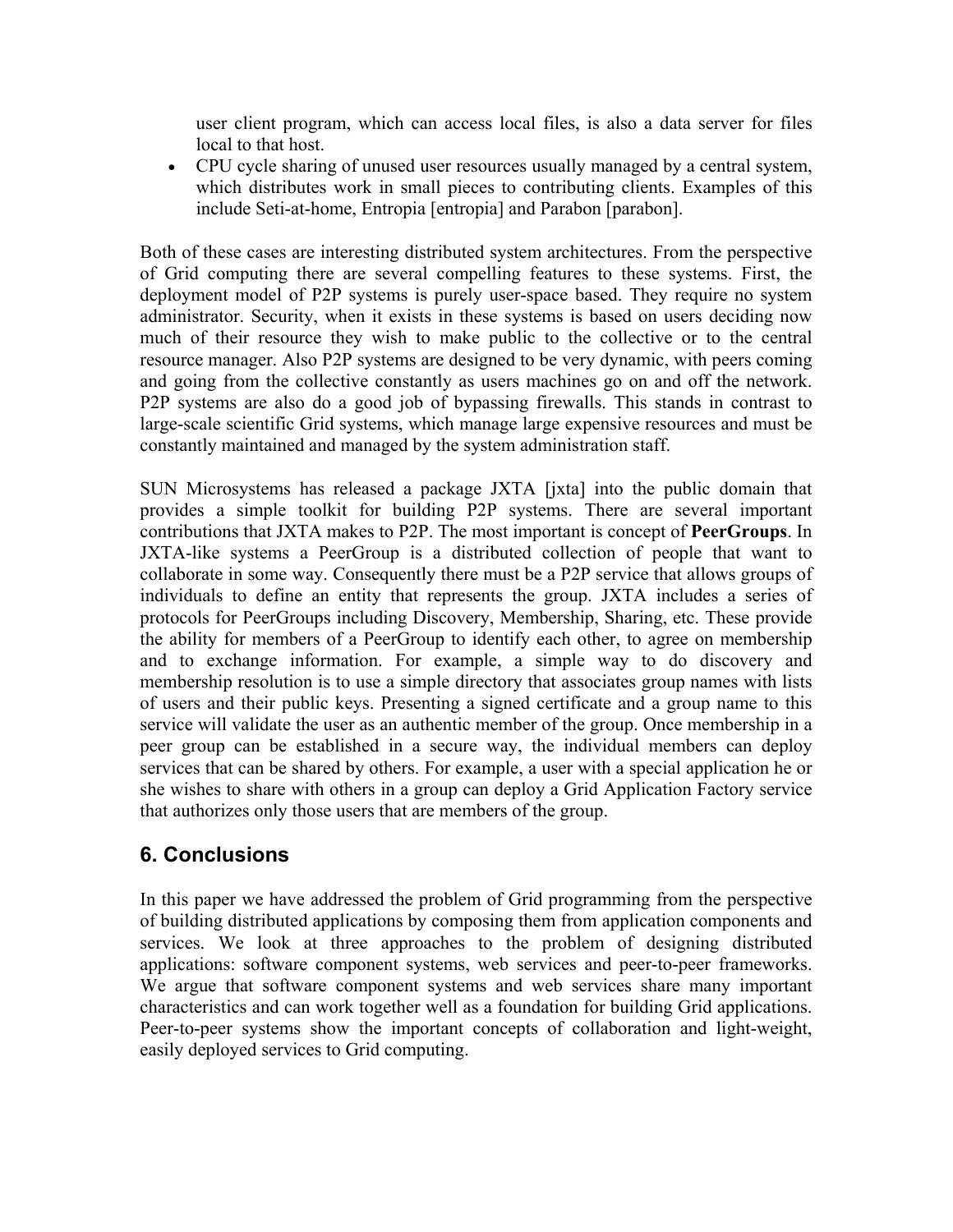The component model we discuss is the DOE CCA. In this model each application component can present two types of interfaces. The first type, called a provides port, is an interface of functions that can be invoked by remote clients. The second type, called a uses port, is a call-site in a component where it uses the services of a providing component. If two components have matching interface types on uses and provides port pair, they may be connected. In the Grid implementation of CCA, called XCAT the communication between a uses port and a provides port is a remote procedure call. The protocol for this RPC is based on SOAP as the default communication layer. While the point-to-point style of port communication works for many applications, there are many other Grid applications that need an asynchronous messaging system. XCAT uses a simple SOAP based event messaging system. Events, which are small XML documents, can be sent from publishers to persistent event channels and then broadcast to subscribers.

Unfortunately, many distributed Grid computations must be composed of components that are legacy codes that were never designed to run in any other mode than "stand alone". To address this problem, we have designed a special "Application Manager" (AM) component that can be used to be a proxy for a legacy application. The AM can stage files, launch the legacy application and signal, via events or port connections, when the managed application changes state. Application managers are programmed by simple Jython (Python in Java) scripts, which are encapsulated as standard CCA/XCAT components.

The Web Service model is also a component-like framework. Individual components are services that present a provides-style port and a protocol binding described by WSDL. Standards like UDDI and WSIL provide a discovery mechanism for services that is very similar to the Grid information system model, but it is applied at the level of application services instead of Grid hardware resources. Workflow in WS applications is defined by WSFL which is executed by a flow engine in a manner that is similar to the way CCA scripts are evaluated by the application manager component. We note that this service model can be used to good advantage in building application factory services that launch instances of applications on behalf of distributed Grid applications or remote users. We have also shown that WS applications can also be enhanced by adding Grid security protocols by layering SOAP on top of SSL using standard Globus and other X.509 certificates.

We concluded with a brief discussion of the role peer-to-peer systems can play in defining Grid collaboration tools. It is our experience that often Grid users would like to be able to set up small, private, temporary distributed collaborations. P2P technology and concepts can be used to extend the reach of conventional Grid systems to allow this to happen.

## **7. References**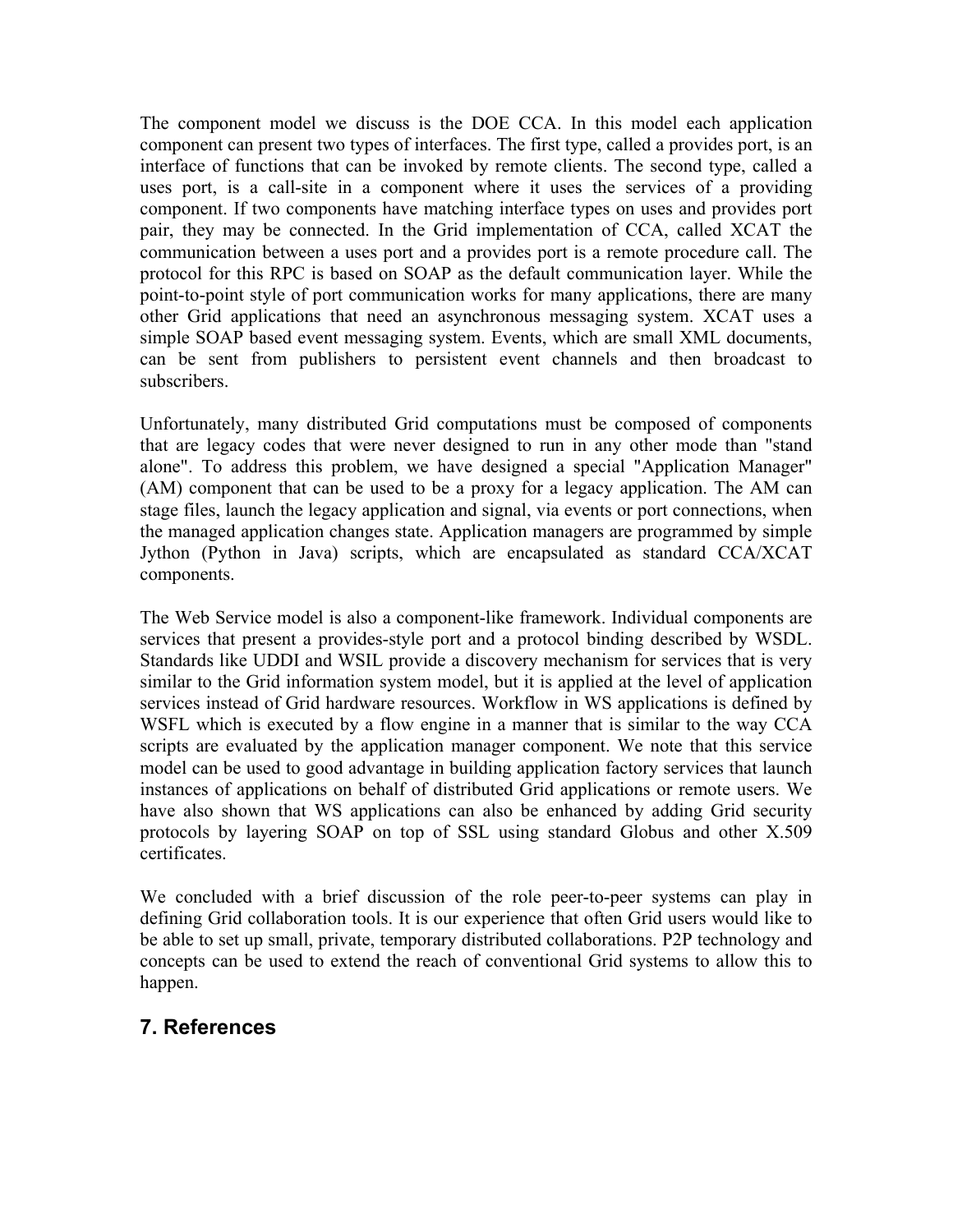[CCA1] B. A. Allan, R. C. Armstrong, A. P. Wolfe, J. Ray, D. E. Bernholdt and J. A. Kohl, "The CCA Core Specification In a Distributed Memory SPMD Framework," submitted to *Concurrency : Practice and Experience.* 

[CCA2] R. Armstrong, D. Gannon, A. Geist, K. Keahey, S. Kohn, L. Mcinnes, S. Parker, and B. Smolinski, "Toward a Common Component Architecture for High Performance Scientific Computing," *High Performance Distributed Computing Conference*, 1999. See <http://z.ca.sandia.gov/~cca-forum>.

[CCAT] R. Bramley, K. Chiu, S. Diwan, D. Gannon, M. Govindaraju, N. Mukhi, B. Temko, M. Yechuri, "A Component Based Services Architecture for Building Distributed Applications," *Proceedings of HPDC*, 2000.

[lsa1] R. Bramley, D. Gannon, T. Stuckey, J. Villacis, J. Balasubramanian, E. Akman, F. Breg, S. Diwan, and M. Govindaraju, "Component architectures for distributed scientific problem solving," IEEE Computational Science and Engineering, 5, no. 2 (1998) pp.50-63.

[lsa2] R. Bramley, D. Gannon, J. Villacis, A Whitaker, "Using the Grid to Support Software Component Systems,'' SIAM Conference on Parallel Processing 1999.

[cactus] The Cactus Code. See [http://www.cactuscode.org](http://www.cactuscode.org/)

[cog] Commodity Grid Kits. See http://www.globus.org/cog

[CCA] The Common Component Architecture Technical Specification, Version 0.5. See [http://www.cca-forum.org](http://www.cca-forum.org/).

[cbiowb] Computation Biology Workbench. See: http://workbench.sdsc.edu for the current version. The Biology workbench now resides at SDSC.

[omg] *The Common Object Request Broker: Architecture and Specification*, Object Management Group, February 1998. See [http://www.omg.org/corba.](http://www.omg.org/corba)

[ccm] *CORBA Components*, Object Management Group, OMG TC Document orbos/99-02-95, March 1999. See [http://www.omg.org.](http://www.omg.org/)

[mds2] K. Czajkowski, S. Fitzgerald, I. Foster, C. Kesselman, "Grid information services for distributed resource sharing", Proc.  $10^{th}$  IEEE HPDC, Aug 2001.

[Rutgers] DISCOVERY: An Interactive Computation Collaboratory for Grid Applications. See <http://www.computingportals.org/CPdoc/discover.pdf>

[colab] The DOE2000 collaboratory project is documented at their web site. See: <http://www-unix.mcs.anl.gov/DOE2000/collabs.html>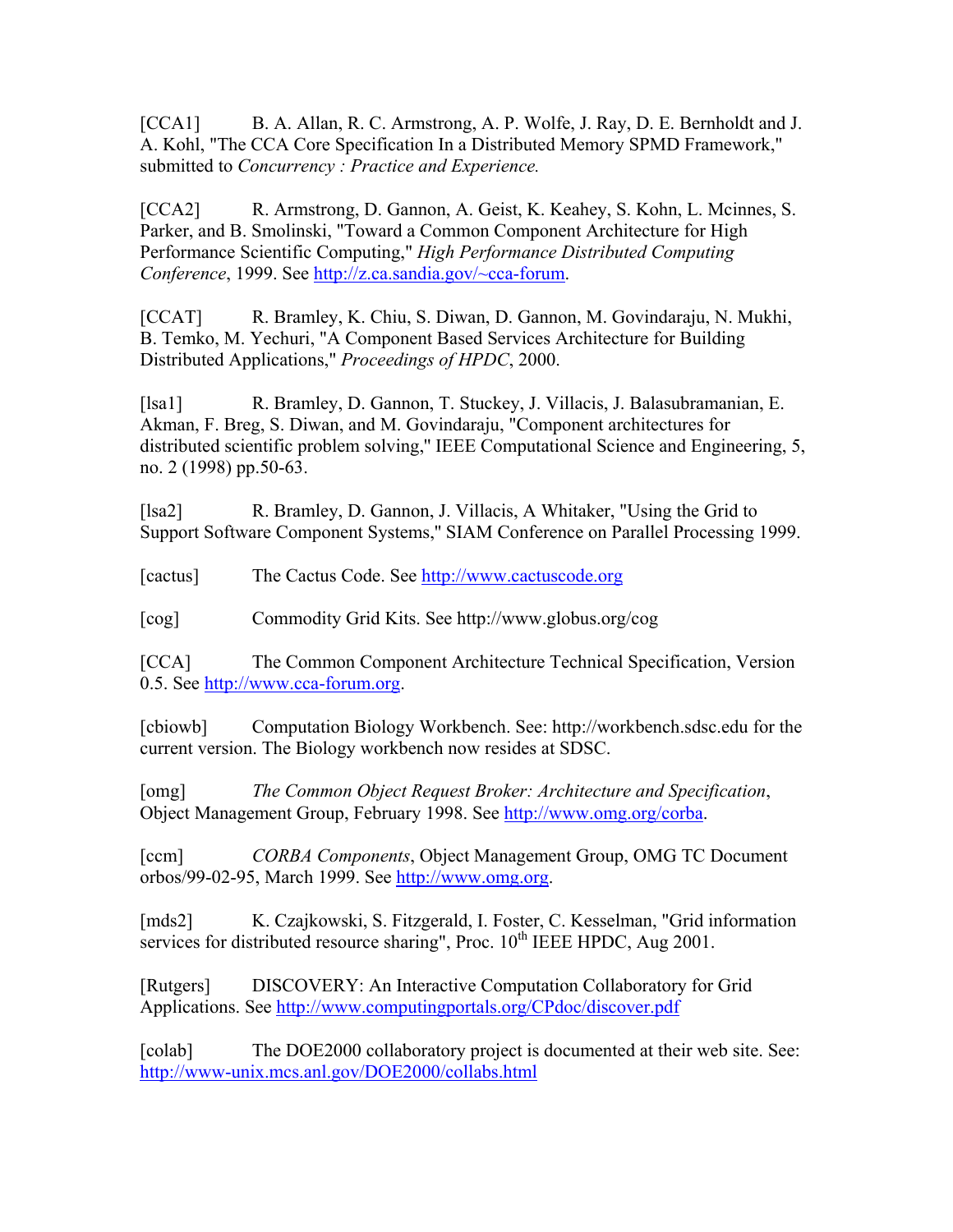[enote] The DOE2000 electronic notebook project resources can be found at the following location: <http://www.csm.ornl.gov/enote>

[entropia] Entropia Distributed Computing, see http://www.entropia.com

[edg] European Data Grid, <http://www.eu-datagrid.org/>

[Grid1] G. C. Fox, D. Gannon, "Computational Grids", IEEE Comput Sci Eng. Vol 3, No. 4, , pp. 74-77, 2001

[foxport] G. C. Fox, "Portals and frameworks for web based education and computational science", 2<sup>nd</sup> Int. Conf. On Practical Applications of Java, The Practical Application Co., [http://www.practical](http://www.practical-applications.co.uk/Proceedings/index.html/)[applications.co.uk/Proceedings/index.html\#PAJAVA,](http://www.practical-applications.co.uk/Proceedings/index.html/) 2000.

[webflow] G. C. Fox, W. Furmanski, "High-performance Commodity Computing", Chapter 10, The GRID: Blueprint for a New Computing Infrastructure, Ian Foster, Carl Kesselman, eds. 1998, Morgan Kaufmann

[Grid2] D. Gannon, and A. Grimshaw, "Object-Based Approaches", (*The Grid: Blueprint for a New Computing Infrastructure*}, Ian Foster and Carl Kesselman (Eds.), pp. 205-236, Morgan-Kaufman, 1998.

[Gateway] Gateway Computational Portal. See [http://www.computingportals.org/CPdoc/Gateway\\_CP.doc](http://www.computingportals.org/CPdoc/Gateway_CP.doc)

[globus] Globus, Argonne National Lab, Math and Computer Science Division, <http://www.mcs.anl.gov/globus>

[GRADS] GrADS Testbed: Grid application development software project. [http://hipersoft.cs.rice.edu.](http://hipersoft.cs.rice.edu/)

[GCE] GridForum Grid Computing Environment working group ([www.computingportals.org\)](http://www.computingportals.org/) survey of existing grid portal projects. [www.computingportals.org/cbp.html.](http://www.computingportals.org/cbp.html)

[Grid] *The Grid: Blueprint for a New Computing Infrastructure*, Ian Foster and Carl Kesselman (Eds.), Morgan-Kaufman, 1998.

[Griphyn] The Grid Physics Network,<http://www.griphyn.org/>

[gsi] The Grid Security Infrastructure, see http://www.globus.org/security.

[legion] Andrew Grimshaw. Legion: A Worldwide Virtual Computer. See <http://www.cs.virginia.edu/~legion>.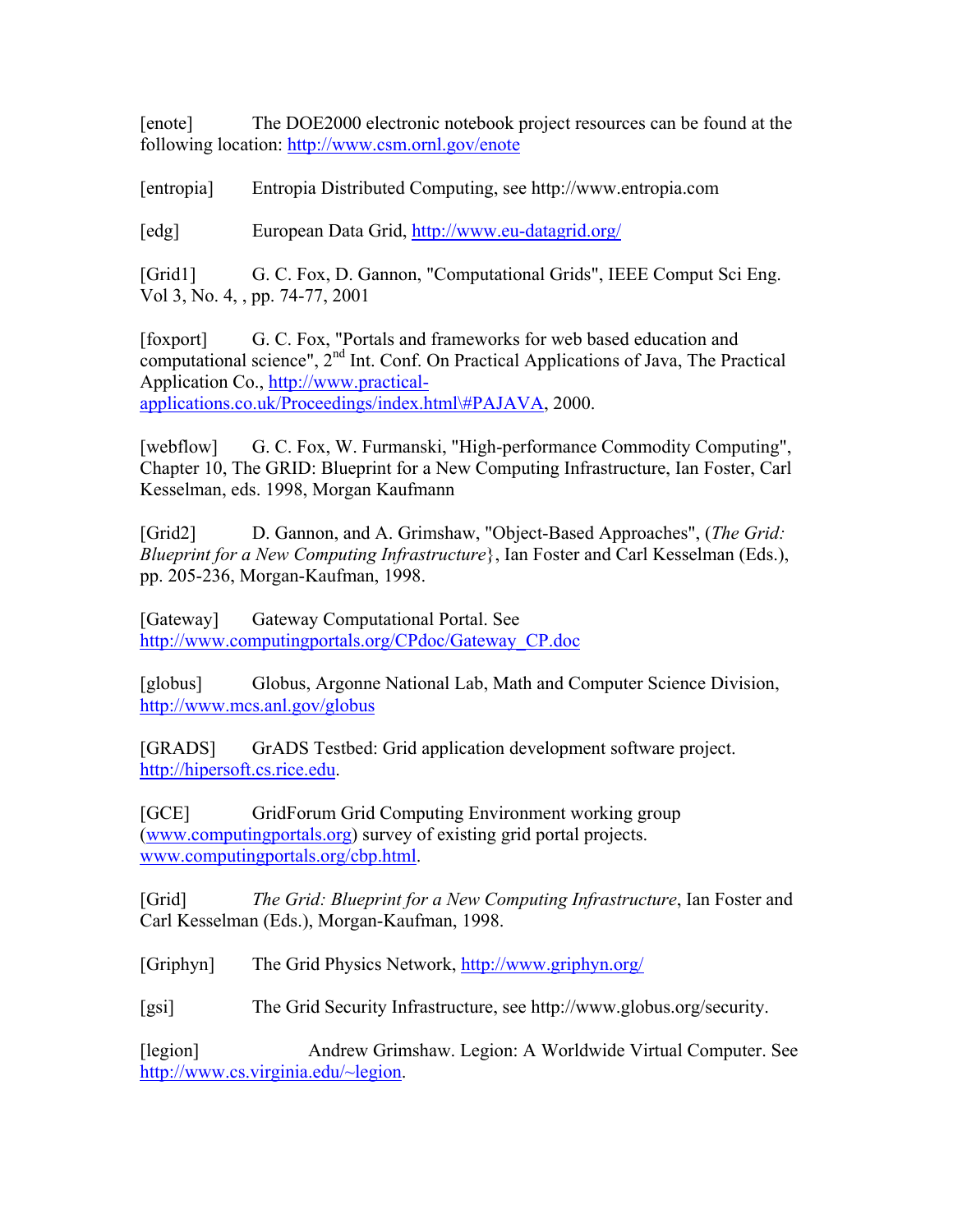[globwrap] Kieth Jackson. Globus Wrap. <http://www.itg.lbl.gov/~kjackson/globusWrap>

[ipg] W. Johnston, D. Gannon, B. Nitzberg, A. Woo, B. Thigpen, L. Tanner, "Computing and Data Grids for Science and Engineering," Proceedings of SC2000.

[KG97] K. Keahey and D. Gannon, "PARDIS: A Parallel Approach to CORBA," *Proceedings of the 6th IEEE International Symposium on High Performance Distributed Computation*, August 1997.

[KG98] K. Keahey and D. Gannon, Developing and Evaluating Abstractions for Distributed Supercomputing, Journal of Cluster Computing, special issue on High Performance Distributed Computing, Vol. 1, No. 1, May 1998.

[net] Microsoft Corporation. ".NET", See http://www.microsoft.com

[Miss] Mississippi Computing Web Portal. See http://www.computingportals.org/CPdoc/mcwp.doc.

[jms] R. Monoson-Haefel, D. Chappell, "Java Message Service", O'Reilly, 2000

[ipglp] NASA IPG Launch Pad Portal. See http:/www.computingportals.org/Cpdoc/LaunchPad.doc

[nimrod] Nimrod: A tool for Distributed Parametric Modeling", see <http://www.csse.monash.edu.au/~davida/nimrod>

[p2p] A. Oram, "Peer-to-Peer: Harnessing the Power of Distributed Technologies", O'Reilly, 2001.

[parabon] Parabon Computation, see http://www.parabon.com

[Pallickara] S. Pallickara, "A Grid Event Service", Ph.D. Thesis, Syracuse University, 2001

[jxta] Project JXTA, http://www.jxta.org

[ppdg] "Particle Physics Data Grid", see http://www.ppdg.net/.

[python] The Python Programming Language. See [http://www.python.org](http://www.python.org/) for complete details.

[soap] Simple Object Access Protocol. See<http://www.w3.org/TR/SOAP>